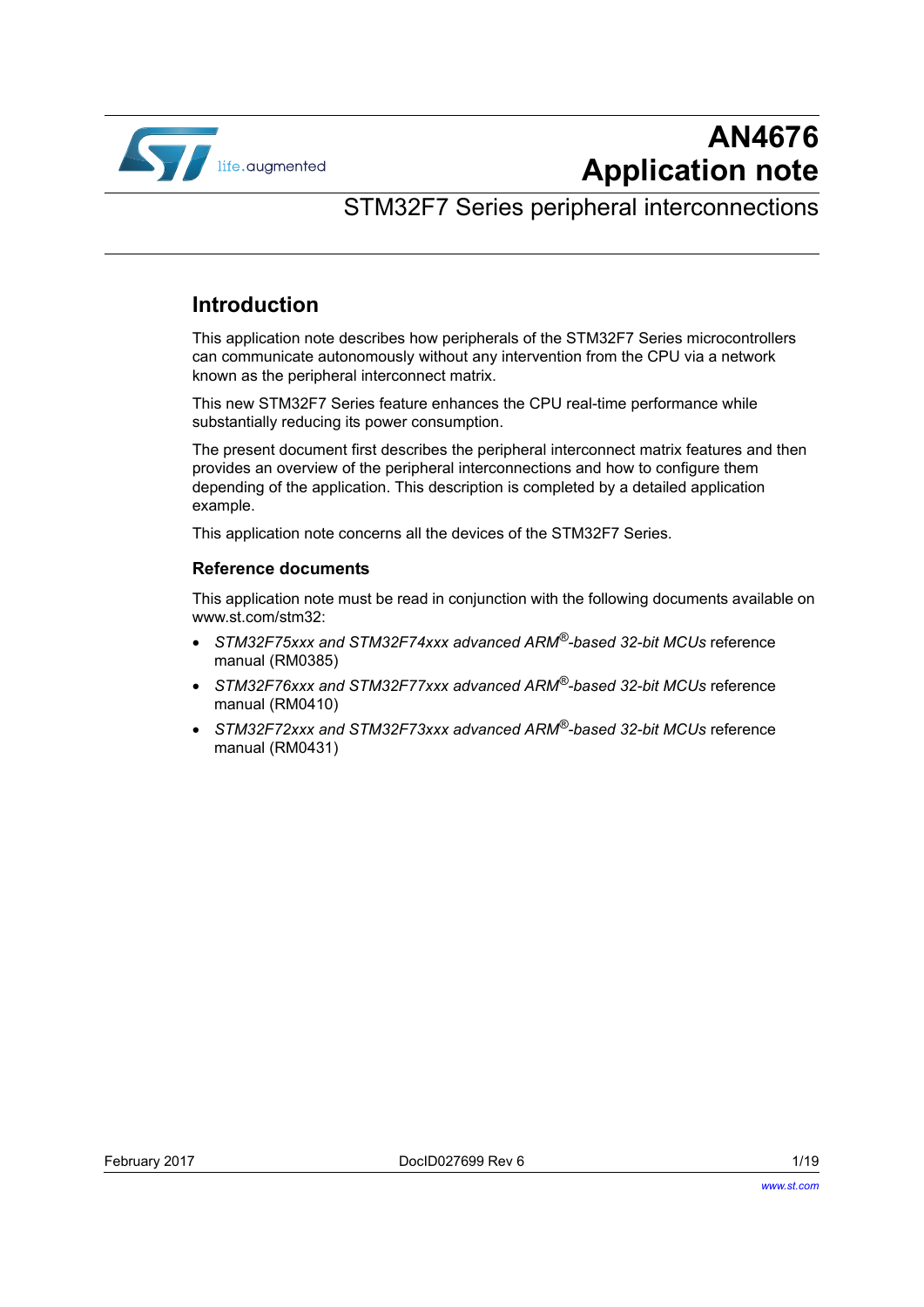# **Contents**

| 1           |     |             |                                          |  |  |  |  |  |  |  |  |
|-------------|-----|-------------|------------------------------------------|--|--|--|--|--|--|--|--|
| $\mathbf 2$ |     |             |                                          |  |  |  |  |  |  |  |  |
|             | 2.1 |             |                                          |  |  |  |  |  |  |  |  |
|             |     | 2.1.1       |                                          |  |  |  |  |  |  |  |  |
|             |     | 2.1.2       |                                          |  |  |  |  |  |  |  |  |
|             |     | 2.1.3       |                                          |  |  |  |  |  |  |  |  |
|             |     | 2.1.4       |                                          |  |  |  |  |  |  |  |  |
|             | 2.2 |             |                                          |  |  |  |  |  |  |  |  |
|             |     | 2.2.1       |                                          |  |  |  |  |  |  |  |  |
|             |     | 2.2.2       |                                          |  |  |  |  |  |  |  |  |
|             |     | 2.2.3       |                                          |  |  |  |  |  |  |  |  |
|             | 2.3 | Clock block |                                          |  |  |  |  |  |  |  |  |
|             |     | 2.3.1       |                                          |  |  |  |  |  |  |  |  |
|             |     | 2.3.2       |                                          |  |  |  |  |  |  |  |  |
|             | 2.4 |             |                                          |  |  |  |  |  |  |  |  |
|             |     | 2.4.1       |                                          |  |  |  |  |  |  |  |  |
|             |     | 2.4.2       |                                          |  |  |  |  |  |  |  |  |
|             | 2.5 |             |                                          |  |  |  |  |  |  |  |  |
|             |     | 2.5.1       |                                          |  |  |  |  |  |  |  |  |
|             |     | 2.5.2       |                                          |  |  |  |  |  |  |  |  |
|             |     | 2.5.3       |                                          |  |  |  |  |  |  |  |  |
|             |     | 2.5.4       | From communication interfaces to DMA  14 |  |  |  |  |  |  |  |  |
|             | 2.6 |             |                                          |  |  |  |  |  |  |  |  |
| 3           |     |             |                                          |  |  |  |  |  |  |  |  |
|             | 3.1 |             |                                          |  |  |  |  |  |  |  |  |
|             | 3.2 |             |                                          |  |  |  |  |  |  |  |  |
| 4           |     |             |                                          |  |  |  |  |  |  |  |  |
| 5           |     |             |                                          |  |  |  |  |  |  |  |  |

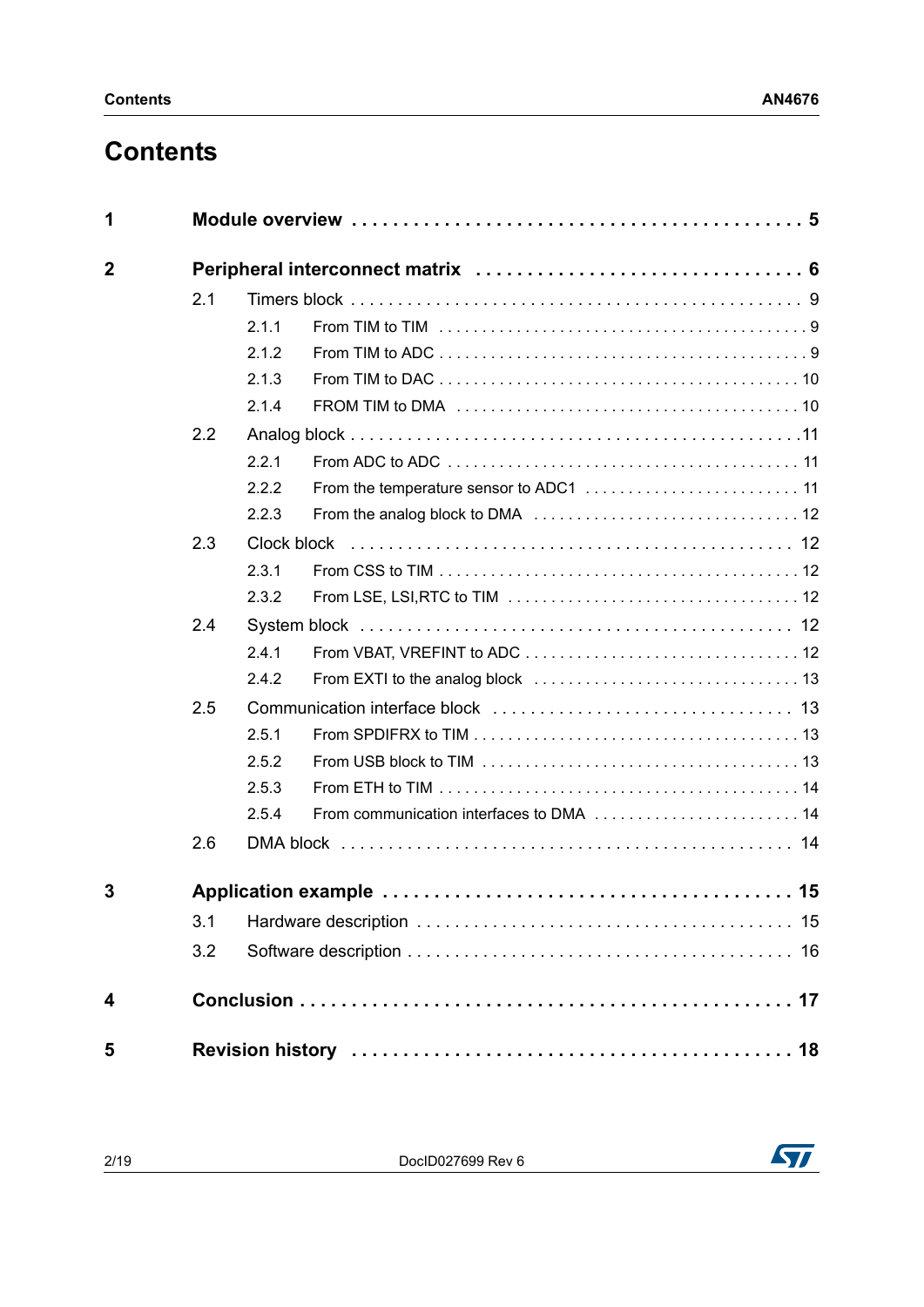# **List of tables**

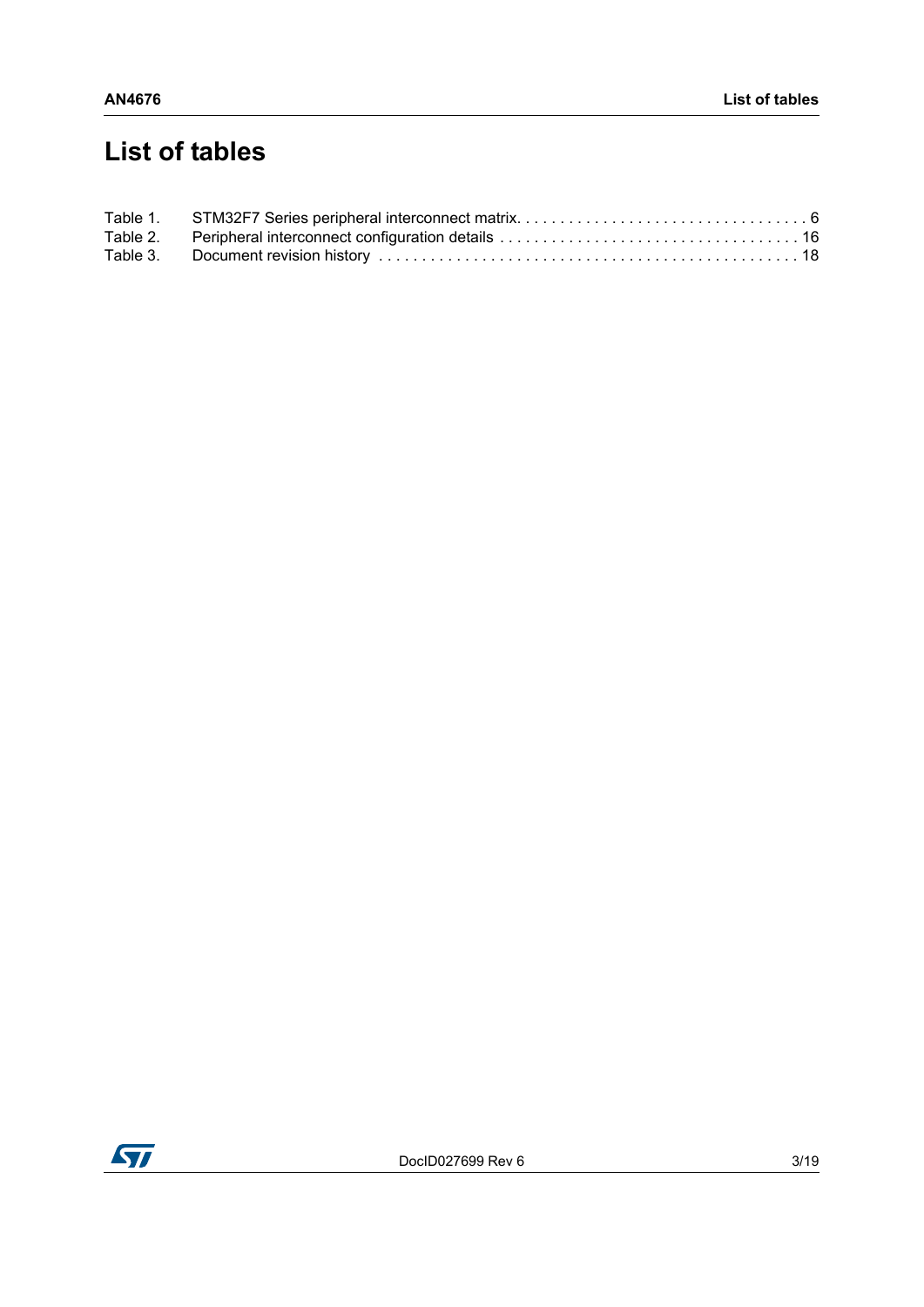# **List of figures**

| Figure 1. |  |
|-----------|--|
| Figure 2. |  |
| Figure 3. |  |
| Figure 4. |  |
| Figure 5. |  |
| Figure 6. |  |
| Figure 7. |  |
| Figure 8. |  |

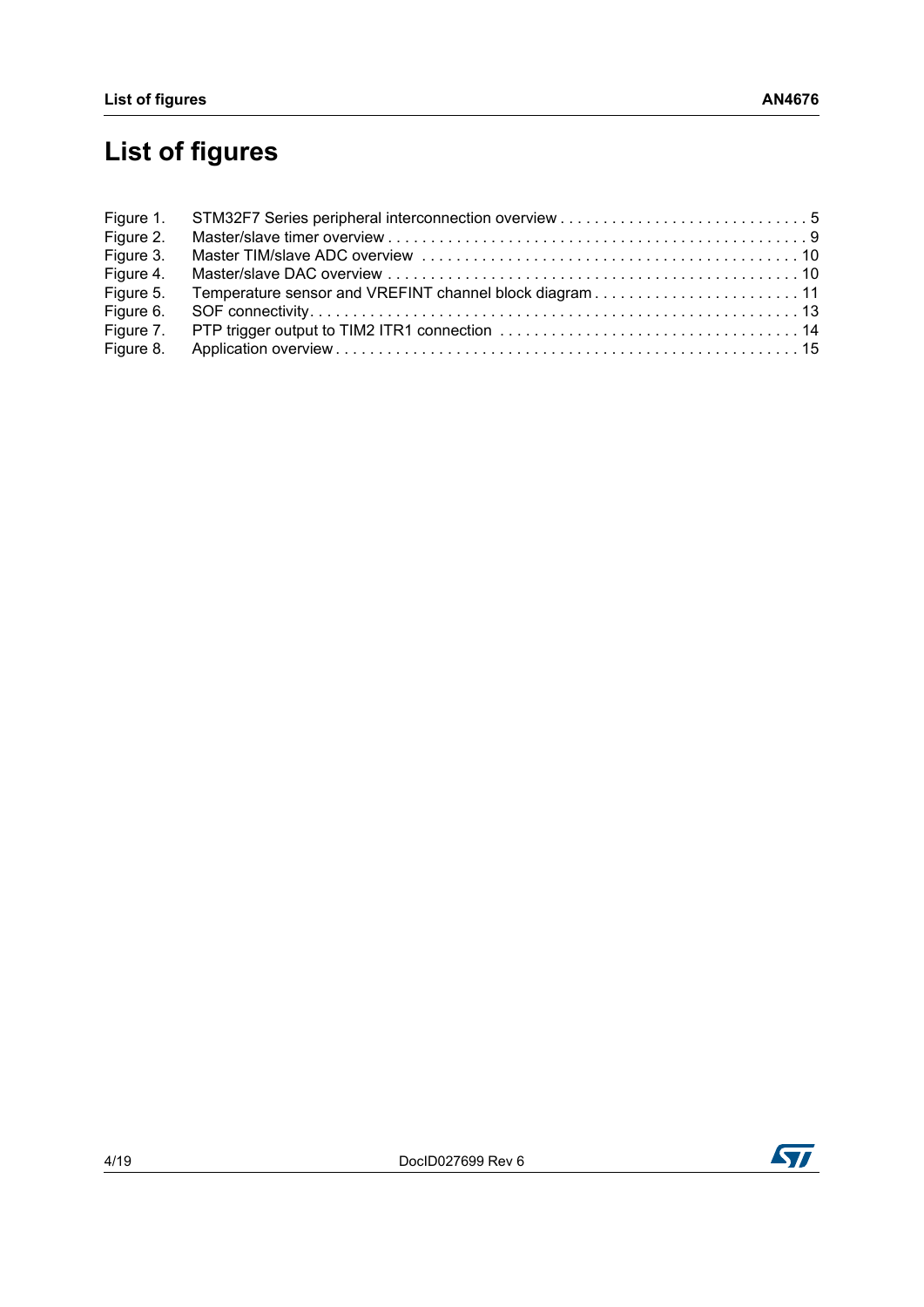## <span id="page-4-0"></span>**1 Module overview**

Several peripherals can be directly interconnected and configured to send or respond to event signals than can be internally routed to/from other peripherals in the device.

The STM32F7 Series autonomous peripherals include:

- **Timers** that can be internally connected to each other or connected to the DMA or to the analog block.
- **Analog block** that can receive events from a timer or send events to the DMA.
- **Clocks block** that can send events to the timers.
- **System block** that can send events to the analog block.
- **Communication interface block** that can send events to the timers or to the DMA.

<span id="page-4-1"></span>An overview of STM32F7 Series peripheral interconnections is given in *Figure [1: STM32F7](#page-4-1)  [Series peripheral interconnection overview](#page-4-1)*.



#### **Figure 1. STM32F7 Series peripheral interconnection overview**

1. The CRYP peripheral is available on the STM32F74xxx/F75xxx/F76xxx/F77xxx devices.

2. The AES256 peripheral is available on the STM32F72xxx/F73xxx devices.

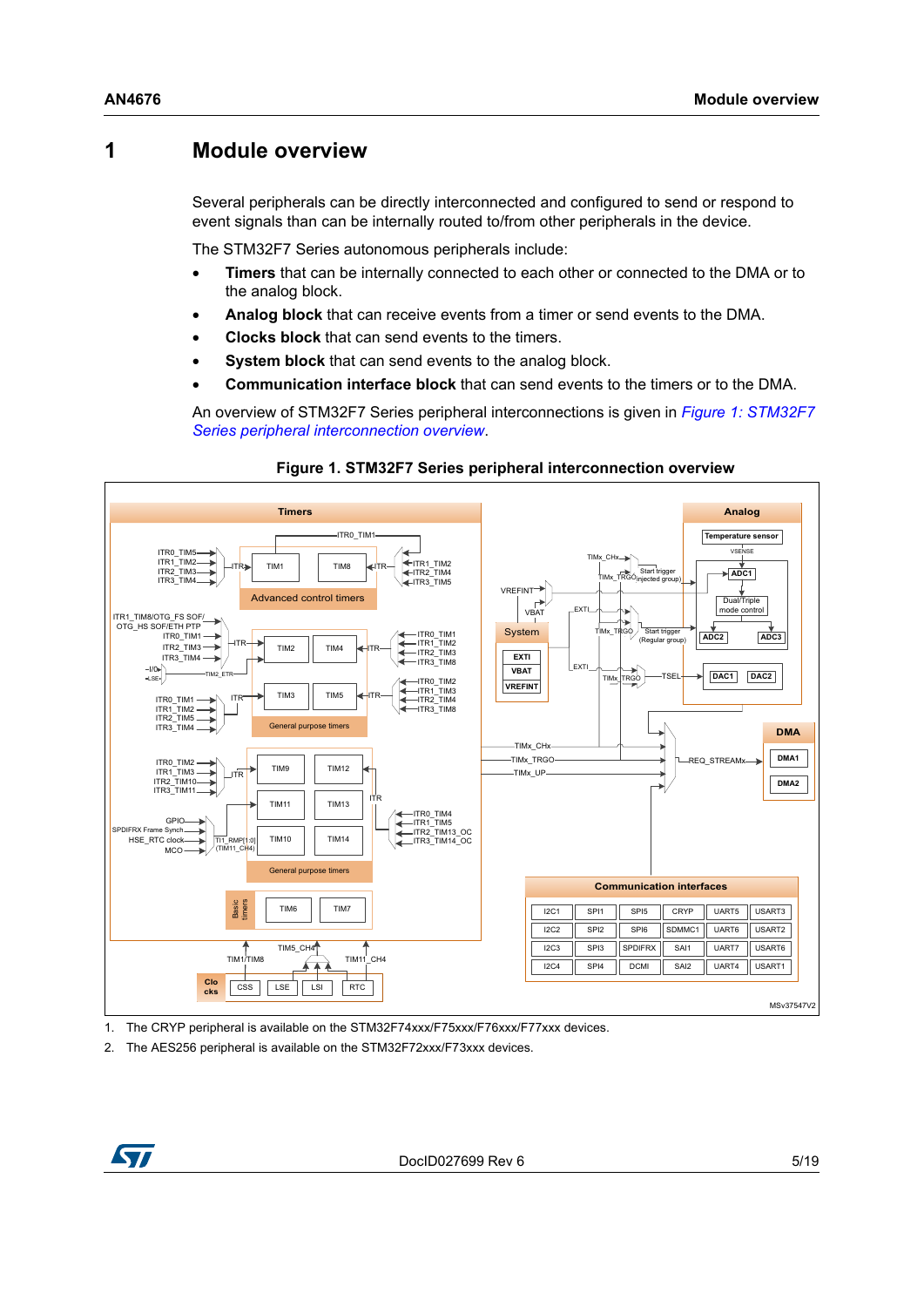# <span id="page-5-0"></span>**2 Peripheral interconnect matrix**

The STM32F7 Series peripherals are interconnected through a network named peripheral interconnect matrix, that allows to directly connect one peripheral to another without waking up the CPU. Depending on peripherals, these interconnections can operate in Run, Sleep and Stop modes.

The peripherals that respond to events are called users while the peripherals that send events are called generators. Both types are listed in *[Table](#page-5-1) 1*.

<span id="page-5-1"></span>

|        |                                |                |                          |                          |                              |                          |                          |                              |                          |                          |                              | <b>Users</b>             |                          |                          |                          |                              |                           |                          |                              |                              |                          |
|--------|--------------------------------|----------------|--------------------------|--------------------------|------------------------------|--------------------------|--------------------------|------------------------------|--------------------------|--------------------------|------------------------------|--------------------------|--------------------------|--------------------------|--------------------------|------------------------------|---------------------------|--------------------------|------------------------------|------------------------------|--------------------------|
|        |                                |                |                          | <b>Timers</b>            |                              |                          |                          |                              |                          |                          |                              |                          | <b>DMA</b>               |                          | Analog                   |                              |                           |                          |                              |                              |                          |
|        | <b>Generators</b>              |                |                          |                          |                              |                          |                          |                              |                          |                          |                              |                          |                          |                          |                          |                              | <b>ADC</b>                |                          |                              | <b>DAC</b>                   |                          |
|        |                                |                | TIM1                     | TIM <sub>2</sub>         | TIM <sub>3</sub>             | TIM4                     | TIM5                     | TIM6                         | <b>TIMI7</b>             | <b>TIM8</b>              | TIM9                         | <b>TIM10</b>             | TIM11                    | <b>TIM12</b>             | DMA <sub>1</sub>         | DMA <sub>2</sub>             | 1                         | $\overline{\mathbf{2}}$  | $\mathbf{3}$                 | 1                            | $\mathbf{2}$             |
|        | TIM1                           |                | $\blacksquare$           | $\times$                 | $\times$                     | $\pmb{\mathsf{X}}$       | $\overline{\phantom{a}}$ | $\overline{a}$               | $\overline{\phantom{a}}$ | $\times$                 | $\overline{a}$               | $\overline{\phantom{a}}$ | $\overline{\phantom{a}}$ | $\overline{\phantom{a}}$ | $\frac{1}{2}$            | $\mathsf{X}$                 | $\pmb{\times}$            | X                        | X                            | ÷                            | $\blacksquare$           |
|        | TIM2                           |                | $\mathsf X$              | $\frac{1}{2}$            | X                            | X                        | X                        | $\frac{1}{2}$                | $\frac{1}{2}$            | $\pmb{\times}$           | X                            | $\qquad \qquad -$        | $\overline{a}$           | $\overline{\phantom{a}}$ | X                        | $\overline{a}$               | $\times$                  | X                        | X                            | $\mathsf X$                  | $\pmb{\times}$           |
|        | TIM <sub>3</sub>               |                | $\times$                 | $\pmb{\times}$           | $\overline{\phantom{a}}$     | X                        | X                        | $\overline{\phantom{a}}$     | $\overline{\phantom{a}}$ |                          | X                            | $\qquad \qquad -$        | $\overline{a}$           | $\qquad \qquad -$        | X                        | $\frac{1}{2}$                | X                         | X                        | X                            | $\overline{\phantom{a}}$     | $\overline{\phantom{a}}$ |
|        | TIM4                           |                | $\mathsf X$              | X                        | X                            | $\overline{a}$           | X                        | $\frac{1}{2}$                | $\frac{1}{2}$            | $\times$                 | $\blacksquare$               | $\frac{1}{2}$            | $\blacksquare$           | $\pmb{\times}$           | X                        | $\blacksquare$               | $\pmb{\times}$            | X                        | $\mathsf X$                  | X                            | X                        |
|        | TIM <sub>5</sub>               |                | $\mathsf{X}$             | $\overline{\phantom{0}}$ | X                            | $\overline{a}$           | $\overline{a}$           | $\overline{a}$               | $\overline{a}$           | $\pmb{\times}$           | $\overline{\phantom{0}}$     | $\overline{a}$           | $\overline{a}$           | $\mathsf X$              | X                        | $\frac{1}{2}$                | $\mathsf{X}$              | X                        | X                            | $\pmb{\times}$               | X                        |
| Timers | TIM <sub>6</sub>               |                | $\blacksquare$           | $\overline{a}$           | $\overline{a}$               | $\overline{a}$           |                          | $\overline{a}$               | L,                       | $\overline{\phantom{a}}$ | $\overline{\phantom{0}}$     | ۳                        | L,                       | L,                       | $\overline{a}$           | $\overline{a}$               | $\pmb{\times}$            | X                        | X                            | $\mathsf X$                  | $\sf X$                  |
|        | TIM7                           |                | $\blacksquare$           | $\overline{\phantom{a}}$ | $\blacksquare$               | $\overline{a}$           | $\overline{a}$           | $\overline{a}$               | $\overline{a}$           | $\overline{\phantom{0}}$ | $\overline{\phantom{a}}$     | $\overline{\phantom{a}}$ | $\overline{a}$           | $\overline{a}$           | X                        | $\blacksquare$               | $\overline{a}$            | $\overline{a}$           | $\overline{a}$               | $\pmb{\times}$               | X                        |
|        | TIM <sub>8</sub>               |                | $\overline{\phantom{a}}$ | X                        | $\frac{1}{2}$                | Χ                        | X                        | $\qquad \qquad \blacksquare$ | $\overline{\phantom{a}}$ | $\blacksquare$           | $\blacksquare$               | $\overline{\phantom{a}}$ | $\frac{1}{2}$            | $\overline{\phantom{a}}$ | $\overline{a}$           | X                            | X                         | X                        | X                            | $\pmb{\times}$               | X                        |
|        | <b>TIM10</b><br>$\blacksquare$ |                |                          | $\overline{\phantom{0}}$ | $\frac{1}{2}$                | $\overline{\phantom{a}}$ | $\overline{a}$           | $\overline{a}$               | $\blacksquare$           | $\blacksquare$           | X                            | $\blacksquare$           | $\overline{\phantom{a}}$ | $\overline{\phantom{0}}$ | $\overline{\phantom{0}}$ | $\overline{\phantom{a}}$     | $\overline{a}$            | $\overline{a}$           | $\blacksquare$               | $\overline{\phantom{0}}$     | $\overline{\phantom{a}}$ |
|        | <b>TIM11</b><br>$\blacksquare$ |                |                          | ۰                        | $\overline{\phantom{a}}$     | ۰                        | $\overline{a}$           | $\overline{\phantom{a}}$     | $\overline{a}$           | $\blacksquare$           | X                            | ٠                        | ۰                        | ۰                        | $\overline{\phantom{a}}$ | ۰                            | $\overline{a}$            | $\overline{a}$           | $\blacksquare$               | ۰                            | $\overline{\phantom{a}}$ |
|        | <b>TIM13</b><br>$\blacksquare$ |                |                          | $\overline{\phantom{a}}$ | $\frac{1}{2}$                | $\qquad \qquad -$        | $\blacksquare$           | $\frac{1}{2}$                | $\blacksquare$           | $\blacksquare$           | $\overline{\phantom{0}}$     | $\overline{\phantom{a}}$ | $\frac{1}{2}$            | X                        | $\overline{\phantom{a}}$ | $\overline{\phantom{a}}$     | $\overline{a}$            | $\overline{\phantom{0}}$ | $\overline{\phantom{a}}$     | $\qquad \qquad \blacksquare$ | $\blacksquare$           |
|        | <b>TIM14</b>                   |                | $\overline{\phantom{a}}$ | $\overline{\phantom{0}}$ | $\qquad \qquad \blacksquare$ | $\overline{a}$           | $\blacksquare$           | $\qquad \qquad \blacksquare$ | $\overline{a}$           | $\overline{\phantom{a}}$ | $\overline{\phantom{0}}$     | $\qquad \qquad -$        | $\blacksquare$           | $\mathsf X$              | $\blacksquare$           | $\qquad \qquad \blacksquare$ | $\overline{\phantom{a}}$  | $\overline{\phantom{0}}$ | $\qquad \qquad \blacksquare$ | $\qquad \qquad \blacksquare$ | $\qquad \qquad -$        |
|        |                                | 1              | $\overline{\phantom{a}}$ | $\overline{\phantom{a}}$ | $\overline{a}$               | $\overline{a}$           | $\overline{a}$           | $\blacksquare$               | $\overline{\phantom{a}}$ | $\overline{\phantom{a}}$ | $\overline{\phantom{a}}$     | $\qquad \qquad -$        | $\frac{1}{2}$            | $\qquad \qquad -$        | $\blacksquare$           | X                            | $\blacksquare$            | X                        | X                            | $\blacksquare$               | $\overline{\phantom{a}}$ |
|        | <b>ADC</b>                     | $\overline{2}$ | $\blacksquare$           | $\overline{\phantom{0}}$ | $\blacksquare$               | ÷                        | $\overline{a}$           | $\overline{a}$               | $\overline{a}$           | $\overline{\phantom{a}}$ | $\qquad \qquad -$            | ٠                        | ÷                        | $\overline{a}$           | $\overline{\phantom{a}}$ | X                            | $\overline{\phantom{0}}$  | $\overline{\phantom{0}}$ | $\blacksquare$               | $\overline{\phantom{a}}$     | $\overline{a}$           |
|        |                                | 3              | $\overline{a}$           | $\overline{a}$           | $\overline{a}$               | $\overline{a}$           | $\overline{a}$           | $\overline{a}$               | $\overline{a}$           | $\overline{a}$           | $\overline{\phantom{0}}$     | $\overline{a}$           | ÷                        | L,                       | $\overline{a}$           | X                            | $\overline{a}$            | $\overline{a}$           | $\overline{a}$               | $\overline{a}$               | $\blacksquare$           |
| Analog | <b>DAC</b>                     | $\mathbf 1$    | $\overline{\phantom{a}}$ | $\overline{\phantom{0}}$ | $\overline{a}$               | $\overline{a}$           | $\overline{a}$           | $\frac{1}{2}$                | $\overline{a}$           | $\qquad \qquad -$        | $\overline{\phantom{0}}$     | $\overline{\phantom{a}}$ | $\overline{a}$           | $\frac{1}{2}$            | X                        | $\overline{\phantom{a}}$     | $\overline{\phantom{0}}$  | $\overline{a}$           | $\overline{\phantom{a}}$     | $\overline{\phantom{a}}$     | $\overline{\phantom{m}}$ |
|        |                                | $\overline{2}$ | $\overline{\phantom{a}}$ | $\overline{\phantom{0}}$ | $\overline{a}$               | $\overline{a}$           | $\overline{a}$           | $\frac{1}{2}$                | $\overline{\phantom{a}}$ | $\qquad \qquad -$        | $\overline{\phantom{a}}$     | $\qquad \qquad -$        | $\overline{\phantom{a}}$ | $\overline{\phantom{0}}$ | X                        | $\blacksquare$               | $\overline{a}$            | $\overline{a}$           | $\overline{\phantom{a}}$     | $\overline{\phantom{a}}$     | $\overline{\phantom{a}}$ |
|        | <b>VSENSE</b>                  |                | $\overline{\phantom{a}}$ | $\overline{\phantom{a}}$ | $\overline{a}$               | $\overline{a}$           | $\overline{a}$           | $\overline{a}$               | $\overline{a}$           | $\overline{\phantom{a}}$ | $\overline{\phantom{a}}$     | $\overline{\phantom{a}}$ | $\overline{a}$           | $\overline{a}$           | $\overline{a}$           | $\blacksquare$               | $\boldsymbol{\mathsf{X}}$ | $\overline{a}$           | $\overline{\phantom{a}}$     | L,                           | $\overline{\phantom{0}}$ |
|        | LSI                            |                | $\blacksquare$           | ۰                        | $\blacksquare$               | $\overline{a}$           | X                        | $\overline{a}$               | ٠                        | $\overline{\phantom{0}}$ | $\overline{\phantom{0}}$     | $\overline{\phantom{a}}$ | $\overline{\phantom{a}}$ | ۰                        | $\overline{\phantom{a}}$ | $\overline{a}$               | $\overline{\phantom{a}}$  | $\overline{a}$           | $\blacksquare$               | ۰                            | ÷                        |
| Clocks | LSE                            |                | $\overline{a}$           | $\blacksquare$           | $\overline{\phantom{0}}$     | $\overline{a}$           | X                        | $\overline{a}$               | $\overline{\phantom{0}}$ | $\blacksquare$           | $\overline{\phantom{a}}$     | $\overline{\phantom{0}}$ | $\overline{a}$           | $\overline{a}$           | $\overline{a}$           | $\blacksquare$               | $\blacksquare$            | $\overline{a}$           | $\overline{\phantom{a}}$     | $\overline{a}$               | $\overline{\phantom{0}}$ |
|        | <b>RTC</b>                     |                |                          | $\overline{\phantom{a}}$ | $\qquad \qquad -$            | $\overline{a}$           | X                        | $\overline{\phantom{a}}$     | $\overline{\phantom{a}}$ | $\blacksquare$           | $\overline{\phantom{a}}$     | $\blacksquare$           | X                        | $\qquad \qquad -$        | $\overline{\phantom{a}}$ | $\overline{\phantom{a}}$     | $\blacksquare$            | $\overline{\phantom{0}}$ | $\overline{\phantom{a}}$     | $\overline{\phantom{a}}$     | $\blacksquare$           |
|        | <b>CSS</b>                     |                | $\pmb{\times}$           | $\overline{\phantom{0}}$ | $\frac{1}{2}$                | ÷                        | $\blacksquare$           | $\overline{\phantom{0}}$     | $\overline{a}$           | X                        | $\qquad \qquad \blacksquare$ | ۳                        | $\qquad \qquad -$        | $\overline{\phantom{0}}$ | $\blacksquare$           | $\qquad \qquad \blacksquare$ | $\overline{a}$            | $\overline{\phantom{0}}$ | $\overline{a}$               | $\qquad \qquad \blacksquare$ | $\overline{\phantom{a}}$ |

**Table 1. STM32F7 Series peripheral interconnect matrix** 



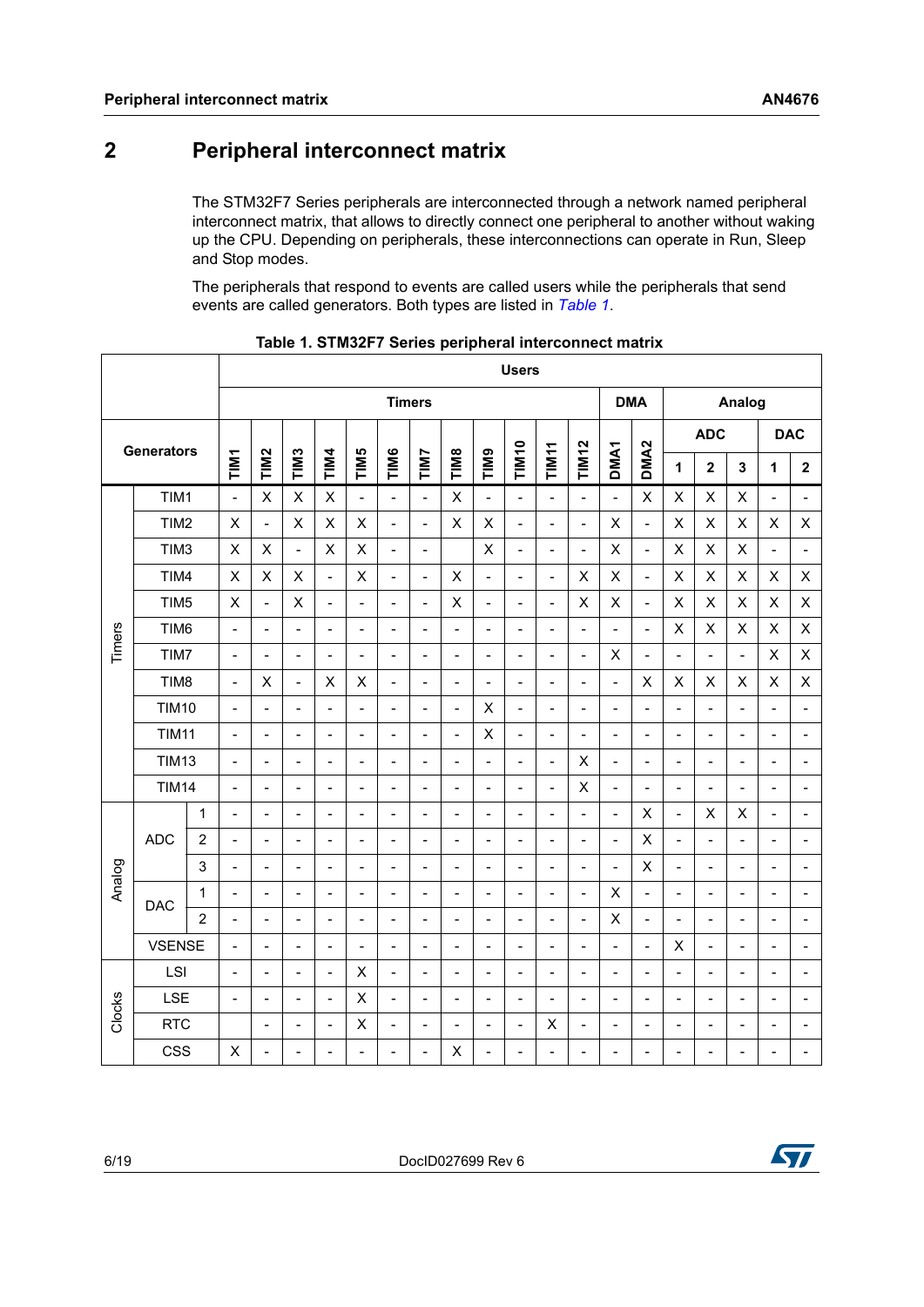|                          |                        |                          |                          |                          |                |                |                |                          |                          |                          | <b>Users</b>             |                           |                          |                |                              |                          |                          |                          |                          |                              |
|--------------------------|------------------------|--------------------------|--------------------------|--------------------------|----------------|----------------|----------------|--------------------------|--------------------------|--------------------------|--------------------------|---------------------------|--------------------------|----------------|------------------------------|--------------------------|--------------------------|--------------------------|--------------------------|------------------------------|
|                          |                        |                          |                          |                          |                |                |                | <b>Timers</b>            |                          |                          |                          |                           |                          |                | <b>DMA</b>                   | Analog                   |                          |                          |                          |                              |
|                          |                        |                          |                          |                          |                |                |                |                          |                          |                          |                          |                           | <b>TIM12</b>             |                |                              | <b>ADC</b>               |                          |                          | <b>DAC</b>               |                              |
|                          | <b>Generators</b>      | TIM1                     | TIM <sub>2</sub>         | TIM <sub>3</sub>         | TIM4           | TIM5           | TIM6           | <b>TIM7</b>              | TIM8                     | <b>EIMIJ</b>             | <b>TIM10</b>             | TIM <sub>11</sub>         |                          | DMA1           | DMA <sub>2</sub>             | 1                        | $\overline{\mathbf{2}}$  | $\overline{\mathbf{3}}$  | 1                        | $\mathbf{2}$                 |
|                          | OTG_FS                 | $\overline{a}$           | $\sf X$                  | $\overline{a}$           | $\overline{a}$ | $\overline{a}$ | $\overline{a}$ | $\overline{a}$           | $\overline{\phantom{a}}$ | $\overline{a}$           | $\overline{a}$           | $\overline{a}$            | $\overline{a}$           | $\overline{a}$ | $\overline{a}$               | $\overline{a}$           | $\overline{a}$           | $\blacksquare$           | $\overline{a}$           | $\overline{a}$               |
|                          | OTG HS                 | $\overline{a}$           | X                        | $\frac{1}{2}$            | $\overline{a}$ | $\overline{a}$ | $\overline{a}$ | $\overline{\phantom{a}}$ | $\overline{\phantom{a}}$ | $\blacksquare$           | $\overline{a}$           | $\blacksquare$            | $\overline{a}$           | $\overline{a}$ | $\blacksquare$               | $\blacksquare$           | $\overline{\phantom{a}}$ | $\blacksquare$           | $\sim$                   | $\overline{a}$               |
|                          | SPI1                   | $\overline{a}$           | $\overline{a}$           | $\overline{a}$           | $\overline{a}$ | $\overline{a}$ | $\overline{a}$ | $\overline{a}$           | $\blacksquare$           | $\blacksquare$           | $\blacksquare$           | $\blacksquare$            | $\overline{a}$           | $\overline{a}$ | $\pmb{\times}$               | $\overline{a}$           | $\blacksquare$           | $\blacksquare$           | $\blacksquare$           | $\overline{a}$               |
|                          | SPI <sub>2</sub>       | $\overline{\phantom{a}}$ | $\overline{a}$           | $\overline{a}$           | $\overline{a}$ | $\overline{a}$ | $\overline{a}$ | $\overline{a}$           | $\frac{1}{2}$            | $\blacksquare$           | $\overline{\phantom{a}}$ | $\blacksquare$            | $\overline{\phantom{a}}$ | X              | $\overline{a}$               | $\frac{1}{2}$            | $\frac{1}{2}$            | $\overline{\phantom{a}}$ | $\sim$                   | $\overline{a}$               |
|                          | SPI3                   | $\overline{a}$           | $\overline{a}$           | $\frac{1}{2}$            | $\overline{a}$ | $\overline{a}$ | $\overline{a}$ | $\overline{a}$           | $\overline{a}$           | $\blacksquare$           | $\overline{a}$           | $\blacksquare$            | $\overline{a}$           | $\mathsf X$    | $\overline{a}$               | $\overline{a}$           | $\overline{\phantom{a}}$ | $\blacksquare$           | $\sim$                   | $\overline{\phantom{0}}$     |
|                          | SPI4                   | $\overline{\phantom{a}}$ | $\overline{a}$           | $\overline{a}$           | $\overline{a}$ | $\overline{a}$ | $\overline{a}$ | $\overline{a}$           | $\overline{a}$           | $\blacksquare$           | $\overline{a}$           | $\overline{\phantom{a}}$  | $\overline{a}$           | $\overline{a}$ | $\mathsf X$                  | $\overline{a}$           | $\frac{1}{2}$            | $\blacksquare$           | $\sim$                   | $\overline{a}$               |
|                          | SPI <sub>5</sub>       | $\overline{a}$           | $\blacksquare$           | $\overline{\phantom{a}}$ | $\overline{a}$ | $\overline{a}$ | $\overline{a}$ | $\overline{a}$           | $\blacksquare$           | $\blacksquare$           | $\overline{\phantom{a}}$ | $\blacksquare$            | $\overline{a}$           | $\overline{a}$ | $\pmb{\mathsf{X}}$           | $\overline{a}$           | $\overline{\phantom{a}}$ | $\blacksquare$           | $\blacksquare$           | $\overline{\phantom{0}}$     |
|                          | $SP16^{(1)}$           | $\overline{a}$           | $\overline{a}$           | $\frac{1}{2}$            | $\overline{a}$ | $\overline{a}$ | $\overline{a}$ | $\overline{\phantom{a}}$ | $\overline{a}$           | $\blacksquare$           | $\frac{1}{2}$            | $\overline{a}$            | $\frac{1}{2}$            | $\frac{1}{2}$  | $\pmb{\mathsf{X}}$           | $\overline{a}$           | $\blacksquare$           | $\blacksquare$           | $\overline{a}$           | $\overline{a}$               |
|                          | CRYP <sup>(2)</sup>    | $\overline{a}$           | $\overline{a}$           | $\overline{a}$           | $\overline{a}$ | $\overline{a}$ | $\overline{a}$ | $\overline{a}$           | $\overline{\phantom{a}}$ | $\blacksquare$           | $\overline{\phantom{a}}$ | $\overline{\phantom{a}}$  | $\overline{a}$           | $\overline{a}$ | $\pmb{\mathsf{X}}$           | $\overline{a}$           | $\blacksquare$           | $\blacksquare$           | $\overline{\phantom{a}}$ | $\overline{\phantom{0}}$     |
|                          | HASH <sup>(1)</sup>    | $\overline{a}$           | $\overline{\phantom{a}}$ | $\qquad \qquad -$        | $\overline{a}$ | $\overline{a}$ | $\overline{a}$ | $\overline{a}$           | $\overline{a}$           | $\overline{\phantom{a}}$ | $\frac{1}{2}$            | $\overline{a}$            | $\frac{1}{2}$            | $\overline{a}$ | $\mathsf X$                  | $\overline{\phantom{a}}$ | $\blacksquare$           | $\overline{\phantom{a}}$ | $\overline{a}$           | $\overline{a}$               |
|                          | ETH <sup>(1)</sup>     | $\overline{a}$           | $\pmb{\mathsf{X}}$       | $\overline{a}$           | $\overline{a}$ | $\overline{a}$ | $\overline{a}$ | $\overline{a}$           | $\overline{a}$           | $\overline{a}$           | $\overline{a}$           | $\overline{a}$            | $\overline{a}$           | $\overline{a}$ | $\frac{1}{2}$                | $\overline{a}$           | $\sim$                   | $\blacksquare$           | $\overline{a}$           | $\overline{\phantom{0}}$     |
|                          | SPDIFRX <sup>(1)</sup> | $\overline{a}$           | $\overline{a}$           | $\frac{1}{2}$            | $\overline{a}$ | $\overline{a}$ | $\overline{a}$ | $\overline{a}$           | $\overline{\phantom{a}}$ | $\overline{a}$           | $\overline{\phantom{a}}$ | $\boldsymbol{\mathsf{X}}$ | $\overline{a}$           | X              | $\blacksquare$               | $\blacksquare$           | $\overline{\phantom{a}}$ | $\blacksquare$           | $\sim$                   | $\overline{\phantom{0}}$     |
|                          | <b>QSPI</b>            | $\overline{a}$           | $\overline{\phantom{a}}$ | $\overline{a}$           | $\overline{a}$ | $\overline{a}$ | $\overline{a}$ | $\overline{a}$           | $\overline{a}$           | $\blacksquare$           | $\blacksquare$           | $\overline{\phantom{a}}$  | $\overline{a}$           | $\overline{a}$ | $\pmb{\mathsf{X}}$           | $\frac{1}{2}$            | $\overline{\phantom{a}}$ | $\overline{\phantom{a}}$ | $\overline{a}$           | $\overline{\phantom{0}}$     |
|                          | I2C1                   | $\overline{a}$           | $\overline{a}$           | $\overline{a}$           | $\overline{a}$ | $\overline{a}$ | $\overline{a}$ | $\overline{a}$           | $\blacksquare$           | $\blacksquare$           | $\blacksquare$           | $\overline{a}$            | $\frac{1}{2}$            | $\sf X$        | $\qquad \qquad \blacksquare$ | $\blacksquare$           | $\overline{\phantom{a}}$ | $\blacksquare$           | $\overline{a}$           | $\overline{a}$               |
| Communication interfaces | I2C2                   | $\overline{a}$           | $\overline{a}$           | $\overline{a}$           | $\overline{a}$ | $\overline{a}$ | $\overline{a}$ | $\overline{a}$           | $\overline{a}$           | $\blacksquare$           | $\overline{a}$           | $\overline{\phantom{a}}$  | $\overline{a}$           | X              | $\overline{a}$               | $\overline{\phantom{a}}$ | $\overline{\phantom{a}}$ | $\blacksquare$           | $\sim$                   | $\overline{\phantom{0}}$     |
|                          | I2C3                   | $\overline{\phantom{a}}$ | $\overline{a}$           | $\blacksquare$           | $\overline{a}$ | $\overline{a}$ | $\overline{a}$ | $\overline{a}$           | $\overline{a}$           | $\overline{a}$           | $\frac{1}{2}$            | $\blacksquare$            | $\overline{a}$           | X              | $\blacksquare$               | $\blacksquare$           | $\overline{\phantom{a}}$ | $\overline{\phantom{a}}$ | $\sim$                   | $\overline{\phantom{0}}$     |
|                          | $12C4^{(1)}$           | $\overline{a}$           | $\overline{a}$           | $\overline{a}$           | $\overline{a}$ | $\overline{a}$ | $\overline{a}$ | $\overline{a}$           | $\blacksquare$           | $\blacksquare$           | $\overline{a}$           | $\overline{a}$            | $\frac{1}{2}$            | X              | $\blacksquare$               | $\blacksquare$           | $\overline{\phantom{a}}$ | $\blacksquare$           | $\overline{a}$           | $\overline{a}$               |
|                          | <b>I2S2</b>            | $\frac{1}{2}$            | $\overline{a}$           | $\overline{a}$           | $\overline{a}$ | $\overline{a}$ | $\overline{a}$ | $\overline{a}$           | $\overline{\phantom{a}}$ | $\blacksquare$           | $\overline{a}$           | $\overline{a}$            | $\frac{1}{2}$            | $\overline{a}$ | $\blacksquare$               | $\overline{\phantom{a}}$ | $\overline{\phantom{a}}$ | $\blacksquare$           | $\overline{a}$           | $\overline{a}$               |
|                          | <b>I2S3</b>            | $\overline{a}$           | $\blacksquare$           | $\blacksquare$           | $\overline{a}$ | $\overline{a}$ | $\overline{a}$ | $\overline{a}$           | $\overline{a}$           | $\blacksquare$           | $\blacksquare$           | $\overline{a}$            | $\overline{a}$           | $\blacksquare$ | $\overline{a}$               | $\blacksquare$           | $\blacksquare$           | $\blacksquare$           | $\sim$                   | $\blacksquare$               |
|                          | SAI1                   | $\frac{1}{2}$            | $\overline{a}$           | $\frac{1}{2}$            | $\overline{a}$ | $\overline{a}$ | $\overline{a}$ | $\overline{a}$           | $\blacksquare$           | $\blacksquare$           | $\frac{1}{2}$            | $\blacksquare$            | $\frac{1}{2}$            | $\frac{1}{2}$  | $\pmb{\mathsf{X}}$           | $\blacksquare$           | $\overline{\phantom{a}}$ | $\overline{\phantom{a}}$ | $\blacksquare$           | $\overline{\phantom{0}}$     |
|                          | SAI2                   | $\overline{a}$           | $\overline{a}$           | $\frac{1}{2}$            | $\overline{a}$ | $\overline{a}$ | $\overline{a}$ | $\overline{a}$           | $\overline{a}$           | $\overline{a}$           | $\overline{a}$           | $\overline{a}$            | $\overline{a}$           | $\overline{a}$ | $\pmb{\mathsf{X}}$           | $\overline{a}$           | $\overline{a}$           | $\blacksquare$           | $\overline{a}$           | $\overline{\phantom{0}}$     |
|                          | USART1                 | $\overline{\phantom{a}}$ | $\overline{\phantom{a}}$ | $\frac{1}{2}$            | $\overline{a}$ | $\overline{a}$ | $\overline{a}$ | $\overline{a}$           | $\sim$                   | $\blacksquare$           | $\overline{a}$           | $\overline{a}$            | $\overline{a}$           | $\overline{a}$ | $\mathsf X$                  | $\blacksquare$           | $\overline{\phantom{a}}$ | $\blacksquare$           | $\overline{\phantom{a}}$ | $\overline{a}$               |
|                          | USART2                 | $\frac{1}{2}$            | $\overline{\phantom{a}}$ | $\frac{1}{2}$            | $\overline{a}$ | $\overline{a}$ | $\overline{a}$ | $\overline{a}$           | $\overline{a}$           | $\blacksquare$           | $\blacksquare$           | $\blacksquare$            | $\overline{a}$           | X              | $\blacksquare$               | $\overline{\phantom{a}}$ | $\blacksquare$           | $\blacksquare$           | $\blacksquare$           | $\overline{\phantom{0}}$     |
|                          | USART3                 | $\overline{\phantom{a}}$ | $\overline{a}$           | $\overline{a}$           | $\overline{a}$ | $\overline{a}$ | $\overline{a}$ | $\overline{a}$           | $\blacksquare$           | $\overline{\phantom{a}}$ | $\blacksquare$           | $\overline{a}$            | $\overline{a}$           | X              | $\blacksquare$               | $\overline{\phantom{a}}$ | $\overline{\phantom{a}}$ | $\blacksquare$           | $\overline{a}$           | $\qquad \qquad \blacksquare$ |
|                          | USART6                 | $\overline{a}$           | $\overline{a}$           | $\overline{a}$           | $\overline{a}$ | $\overline{a}$ | $\overline{a}$ | $\overline{a}$           | $\overline{a}$           | $\frac{1}{2}$            | $\frac{1}{2}$            | $\overline{a}$            | $\frac{1}{2}$            | $\overline{a}$ | $\mathsf X$                  | $\frac{1}{2}$            | $\overline{a}$           | $\overline{\phantom{a}}$ | $\overline{a}$           | $\qquad \qquad \blacksquare$ |

**Table 1. STM32F7 Series peripheral interconnect matrix (continued)**

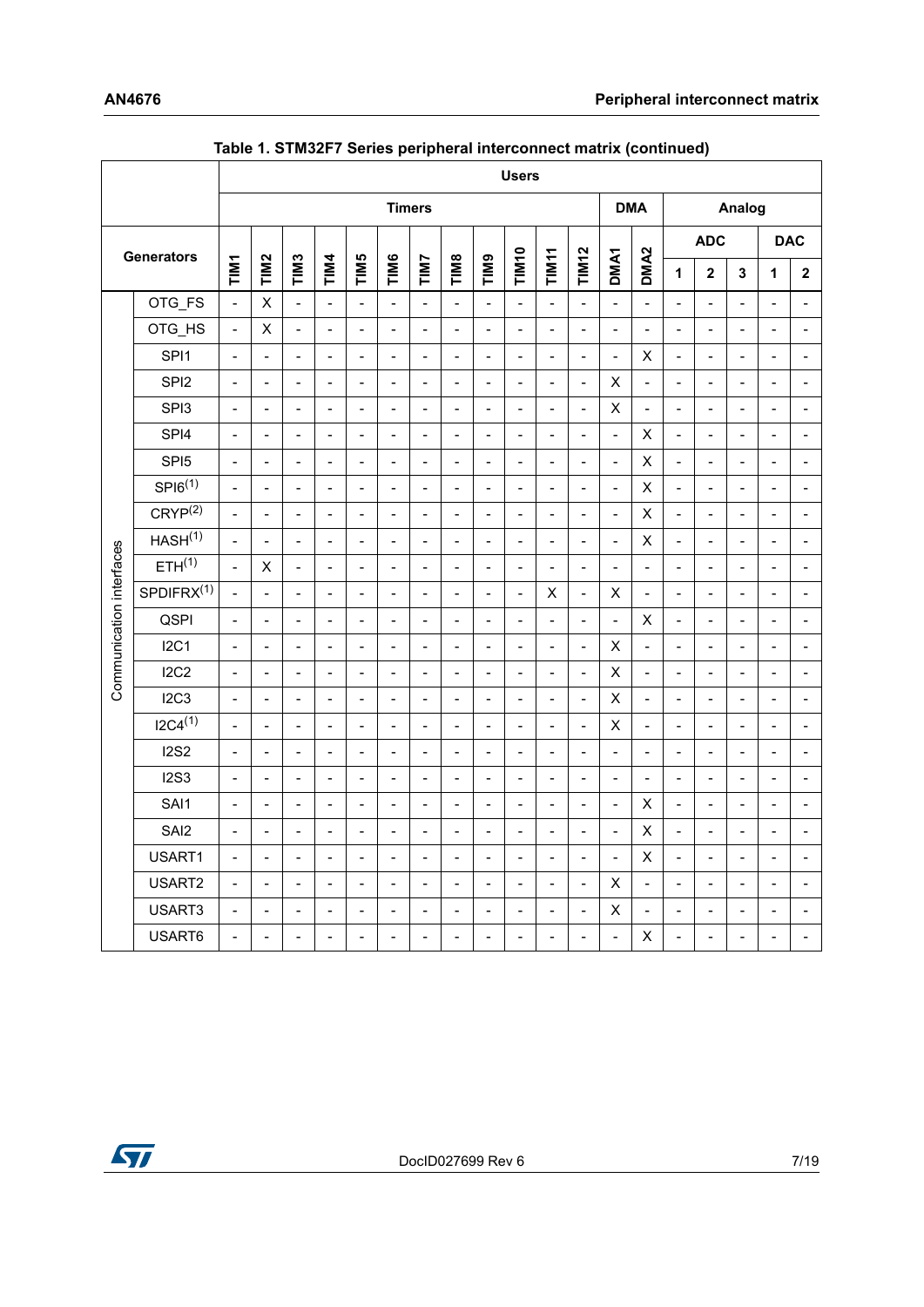<span id="page-7-0"></span>

|                          |                      | <b>Users</b>             |                          |                          |                              |                          |                              |                              |                              |                          |                          |                              |                              |                          |                          |                           |                              |                          |                              |                          |
|--------------------------|----------------------|--------------------------|--------------------------|--------------------------|------------------------------|--------------------------|------------------------------|------------------------------|------------------------------|--------------------------|--------------------------|------------------------------|------------------------------|--------------------------|--------------------------|---------------------------|------------------------------|--------------------------|------------------------------|--------------------------|
|                          |                      |                          |                          |                          |                              |                          | <b>Timers</b>                |                              |                              |                          |                          |                              |                              |                          | <b>DMA</b>               | Analog                    |                              |                          |                              |                          |
|                          |                      |                          |                          |                          |                              |                          |                              |                              |                              |                          |                          |                              |                              |                          |                          | <b>ADC</b>                |                              |                          | <b>DAC</b>                   |                          |
|                          | Generators           | TIM <sub>1</sub>         | TIM <sub>2</sub>         | TIM <sub>3</sub>         | TIM4                         | <b>TIM5</b>              | TIM6                         | TIM7                         | <b>TIM8</b>                  | <b>EIMIL</b>             | <b>TIM10</b>             | TIM11                        | <b>TIM12</b>                 | DMA <sub>1</sub>         | DMA <sub>2</sub>         | 1                         | $\mathbf 2$                  | $\mathbf 3$              | 1                            | $\boldsymbol{2}$         |
|                          | UART4                |                          | $\overline{\phantom{a}}$ | $\overline{\phantom{a}}$ | $\overline{a}$               | $\overline{\phantom{a}}$ | $\overline{\phantom{a}}$     | $\overline{a}$               | $\overline{\phantom{a}}$     | $\frac{1}{2}$            | $\overline{a}$           | $\overline{a}$               | $\overline{\phantom{0}}$     | $\sf X$                  | $\overline{\phantom{a}}$ |                           | $\overline{\phantom{0}}$     | $\overline{\phantom{a}}$ |                              | $\blacksquare$           |
| Communication interfaces | UART5                | $\blacksquare$           | $\overline{\phantom{a}}$ | $\overline{\phantom{a}}$ | $\overline{\phantom{a}}$     | $\overline{\phantom{a}}$ | $\overline{\phantom{0}}$     | $\blacksquare$               | $\blacksquare$               | $\blacksquare$           | $\blacksquare$           | $\overline{a}$               | $\overline{\phantom{0}}$     | X                        | $\overline{\phantom{a}}$ | $\blacksquare$            | $\blacksquare$               | $\blacksquare$           | $\overline{\phantom{a}}$     | $\blacksquare$           |
|                          | UART7                | $\overline{\phantom{a}}$ | $\overline{\phantom{a}}$ | $\overline{\phantom{a}}$ | $\blacksquare$               | $\overline{\phantom{a}}$ | $\overline{\phantom{a}}$     | $\qquad \qquad \blacksquare$ | $\qquad \qquad \blacksquare$ | $\overline{\phantom{a}}$ | $\overline{\phantom{a}}$ | $\qquad \qquad \blacksquare$ | $\qquad \qquad \blacksquare$ | X                        | $\overline{\phantom{a}}$ | $\overline{\phantom{a}}$  | $\qquad \qquad \blacksquare$ | $\overline{\phantom{a}}$ | $\qquad \qquad \blacksquare$ | $\overline{\phantom{a}}$ |
|                          | UART8                | $\overline{\phantom{a}}$ | $\overline{\phantom{a}}$ | $\overline{\phantom{a}}$ | $\overline{\phantom{a}}$     | $\overline{\phantom{a}}$ | $\overline{\phantom{a}}$     | $\overline{\phantom{a}}$     | $\overline{\phantom{a}}$     | $\overline{\phantom{a}}$ | $\overline{\phantom{a}}$ | $\qquad \qquad \blacksquare$ | $\overline{\phantom{a}}$     | X                        | $\overline{\phantom{a}}$ | $\overline{\phantom{a}}$  | $\overline{\phantom{a}}$     | $\overline{\phantom{a}}$ | $\overline{\phantom{a}}$     | $\overline{\phantom{a}}$ |
|                          | DCMI <sup>(1)</sup>  | $\overline{\phantom{a}}$ | $\overline{\phantom{a}}$ | $\overline{\phantom{a}}$ | $\overline{\phantom{a}}$     | $\overline{\phantom{a}}$ | $\overline{\phantom{a}}$     | $\overline{\phantom{a}}$     | $\overline{\phantom{a}}$     | $\overline{\phantom{a}}$ | $\overline{\phantom{0}}$ | $\overline{\phantom{0}}$     | $\overline{\phantom{0}}$     | $\overline{\phantom{a}}$ | X                        | $\overline{\phantom{a}}$  | $\overline{\phantom{a}}$     | $\blacksquare$           | $\qquad \qquad -$            | $\overline{\phantom{a}}$ |
|                          | SDMMC1               |                          | $\blacksquare$           | $\overline{\phantom{a}}$ | $\qquad \qquad \blacksquare$ | $\overline{\phantom{a}}$ | $\qquad \qquad \blacksquare$ | $\overline{\phantom{a}}$     | $\overline{\phantom{a}}$     | $\blacksquare$           | ۰                        | $\qquad \qquad \blacksquare$ | ۰                            | $\overline{\phantom{a}}$ | $\pmb{\times}$           | $\overline{\phantom{a}}$  | $\blacksquare$               | $\overline{\phantom{a}}$ | ۰                            | $\overline{\phantom{a}}$ |
|                          | DFSDM <sup>(3)</sup> | $\pmb{\times}$           | $\overline{\phantom{a}}$ | $\blacksquare$           | X                            | $\overline{\phantom{a}}$ | X                            | X                            | X                            | $\blacksquare$           | X                        | $\qquad \qquad \blacksquare$ | $\overline{\phantom{0}}$     | $\pmb{\times}$           | $\pmb{\times}$           | $\overline{\phantom{a}}$  | $\overline{\phantom{a}}$     | $\overline{\phantom{a}}$ | ÷                            | $\overline{\phantom{a}}$ |
|                          | $V_{BAT}$            | $\blacksquare$           | $\overline{\phantom{a}}$ | $\overline{\phantom{a}}$ | $\overline{\phantom{a}}$     | $\overline{\phantom{a}}$ | $\frac{1}{2}$                | $\overline{\phantom{a}}$     | $\overline{\phantom{a}}$     | $\overline{\phantom{a}}$ | $\overline{\phantom{0}}$ | $\frac{1}{2}$                | $\overline{\phantom{0}}$     | $\frac{1}{2}$            | $\Box$                   | $\pmb{\times}$            | $\overline{\phantom{a}}$     | $\overline{\phantom{a}}$ | $\overline{\phantom{a}}$     | $\overline{\phantom{a}}$ |
| System                   | VREFINT              | $\overline{\phantom{a}}$ | $\overline{\phantom{a}}$ | $\overline{\phantom{a}}$ | $\qquad \qquad -$            | $\blacksquare$           | $\overline{\phantom{a}}$     | $\overline{\phantom{a}}$     | $\overline{\phantom{a}}$     | $\blacksquare$           | $\overline{\phantom{a}}$ | $\overline{\phantom{a}}$     | ۰                            | $\overline{\phantom{a}}$ | $\overline{\phantom{a}}$ | $\pmb{\times}$            | $\overline{\phantom{a}}$     | $\overline{\phantom{a}}$ | $\overline{\phantom{a}}$     | $\blacksquare$           |
|                          | <b>EXTI</b>          | $\blacksquare$           | $\overline{\phantom{a}}$ | $\overline{\phantom{a}}$ | $\overline{\phantom{0}}$     | $\overline{\phantom{a}}$ | $\overline{a}$               | $\overline{\phantom{a}}$     | $\overline{\phantom{a}}$     | $\overline{a}$           | $\overline{\phantom{0}}$ | $\overline{a}$               | $\overline{\phantom{0}}$     | $\frac{1}{2}$            | $\overline{\phantom{a}}$ | $\boldsymbol{\mathsf{X}}$ | X                            | X                        | X                            | X                        |
|                          |                      |                          |                          |                          |                              |                          |                              |                              |                              |                          |                          |                              |                              |                          |                          |                           |                              |                          |                              |                          |
| 8/19                     |                      |                          |                          |                          |                              |                          |                              |                              | DocID027699 Rev 6            |                          |                          |                              |                              |                          |                          |                           |                              |                          |                              | ST                       |

**Table 1. STM32F7 Series peripheral interconnect matrix (continued)**

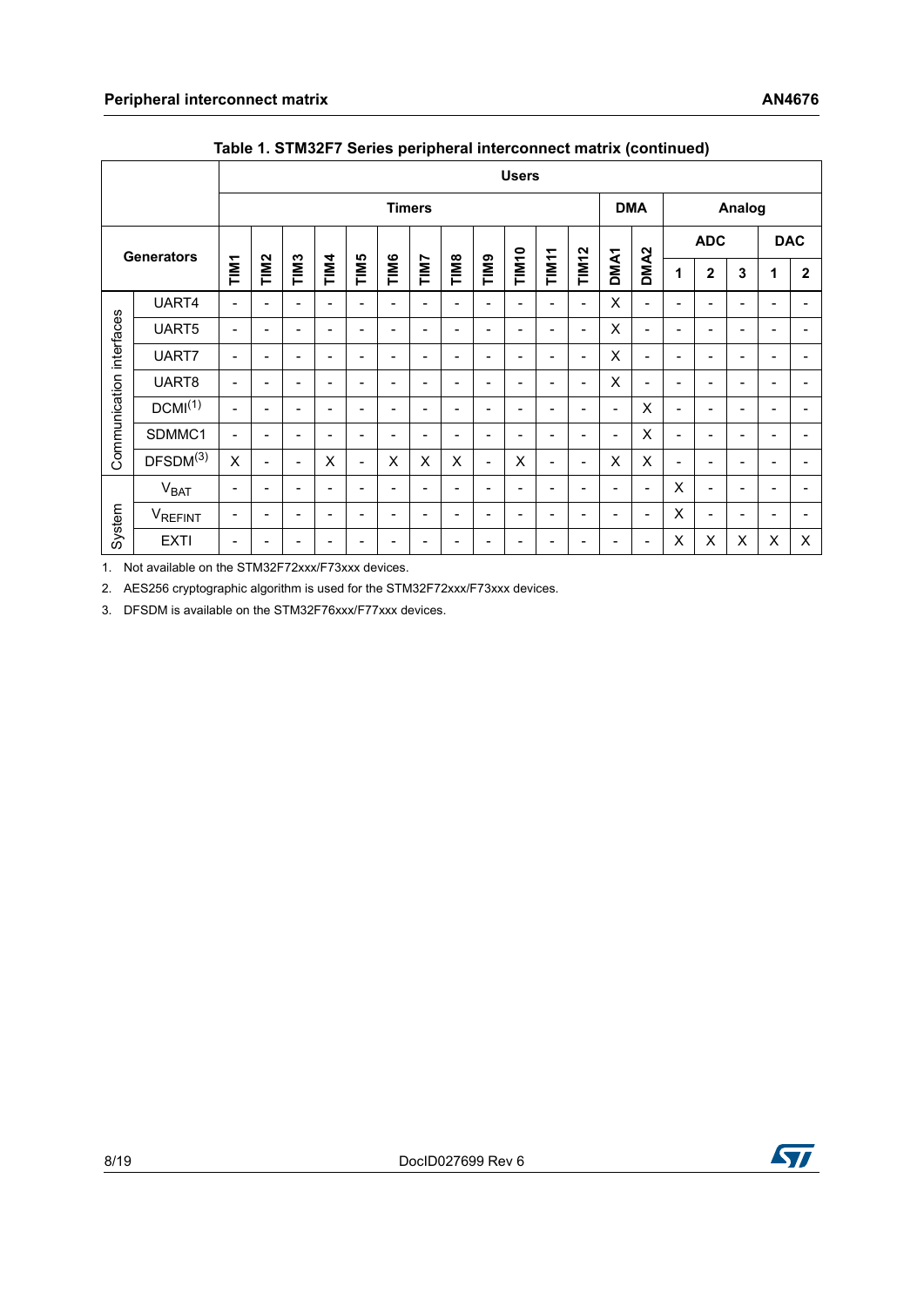# <span id="page-8-0"></span>**2.1 Timers block**

#### <span id="page-8-1"></span>**2.1.1 From TIM to TIM**

Some timers are linked together internally for timer synchronization or chaining. When one timer is configured in Master mode, it can reset, start, stop or clock the counter of an another timer configured in Slave mode.

A description of this feature is provided in the *timer synchronization* section and *TIM2 option register (TIM2\_OR)* of any STM32F7 reference manual (RM0385, RM0410, RM0431).

The output (from Master) is on TIM\_TRGO signal following a configurable timer event. The input (to Slave) is on TIM\_ITR0/ITR1/ITR2/ITR3 signal events.

*[Figure](#page-8-3) 2* gives an overview of the trigger selection and the Master mode selection blocks.

<span id="page-8-3"></span>

**Figure 2. Master/slave timer overview**

For more details on the possible master/slave connections, refer to *TIMx internal trigger connection* tables of any STM32F7 reference manual (RM0385, RM0410, RM0431).

#### <span id="page-8-2"></span>**2.1.2 From TIM to ADC**

As shown in *[Figure](#page-9-2) 3*, some timers can be used to generate an ADC trigger event.

The ADC synchronization is described in the *conversion on external trigger and trigger polarit*y section of any STM32F7 reference manual (RM0385, RM0410, RM0431).

For more details on the connection between timers and ADCs regular and injected channels, refer to *external trigger for regular channels* table and *external trigger for injected channels* table of any STM32F7 reference manual (RM0385, RM0410, RM0431).

The output (from timer) is on TIMx\_TRGO or TIM\_CHx signal event.

The input (to ADC) is on EXTSEL [3:0], JEXTSEL [3:0] signal event.

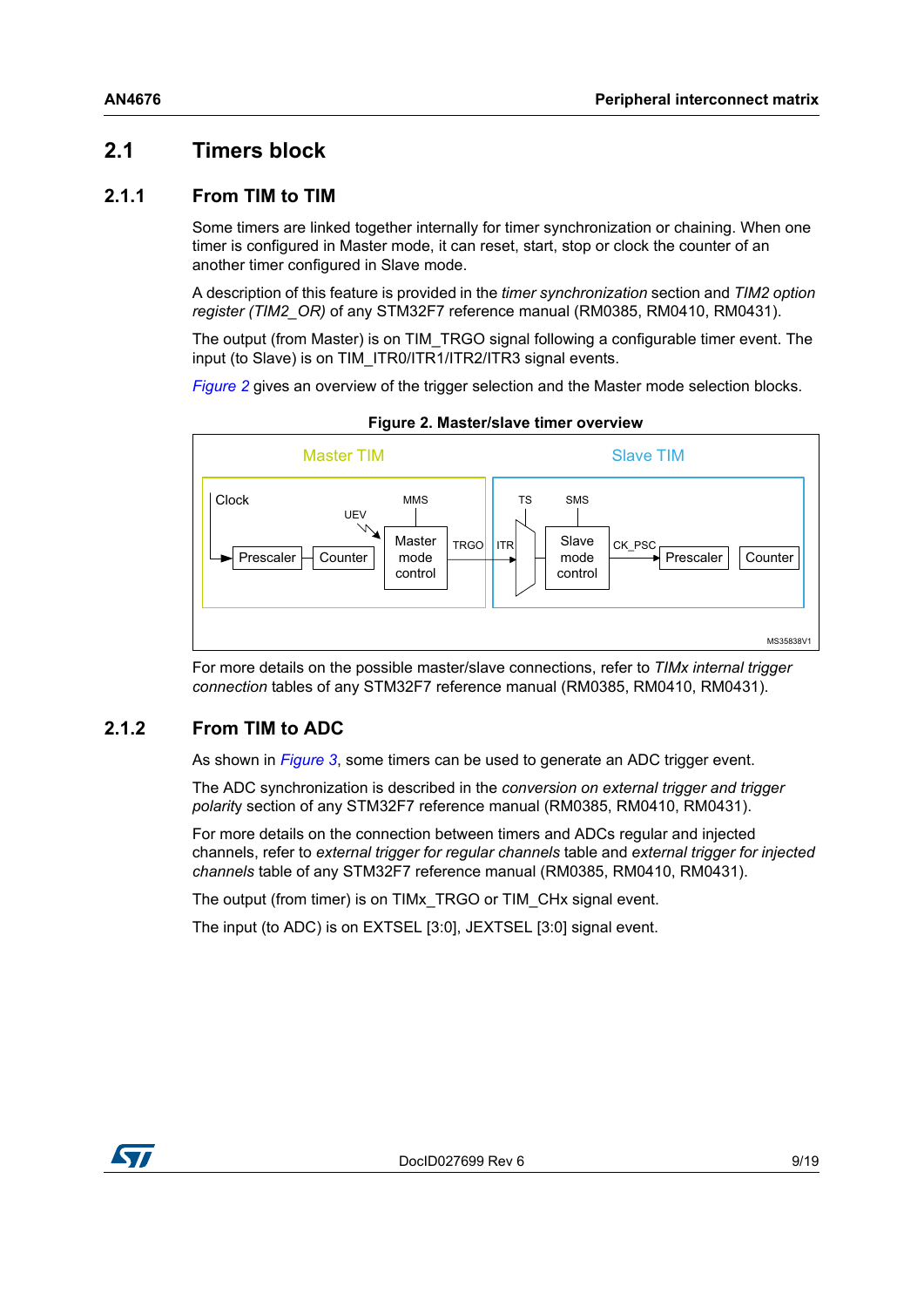<span id="page-9-2"></span>

**Figure 3. Master TIM/slave ADC overview**

## <span id="page-9-0"></span>**2.1.3 From TIM to DAC**

Some timers can be used as triggering an event to start a DAC conversion (see *[Figure](#page-9-3) 4*).

The selection on input triggers in DAC is provided in the *DAC trigger selection* section of any STM32F7 reference manual (RM0385, RM0410, RM0431).

The output (from timer) is on TIM\_TRGO signal directly connected to the corresponding DAC inputs.

<span id="page-9-3"></span>

#### **Figure 4. Master/slave DAC overview**

#### <span id="page-9-1"></span>**2.1.4 FROM TIM to DMA**

Refer to *Section [2.6: DMA block](#page-13-2)*.

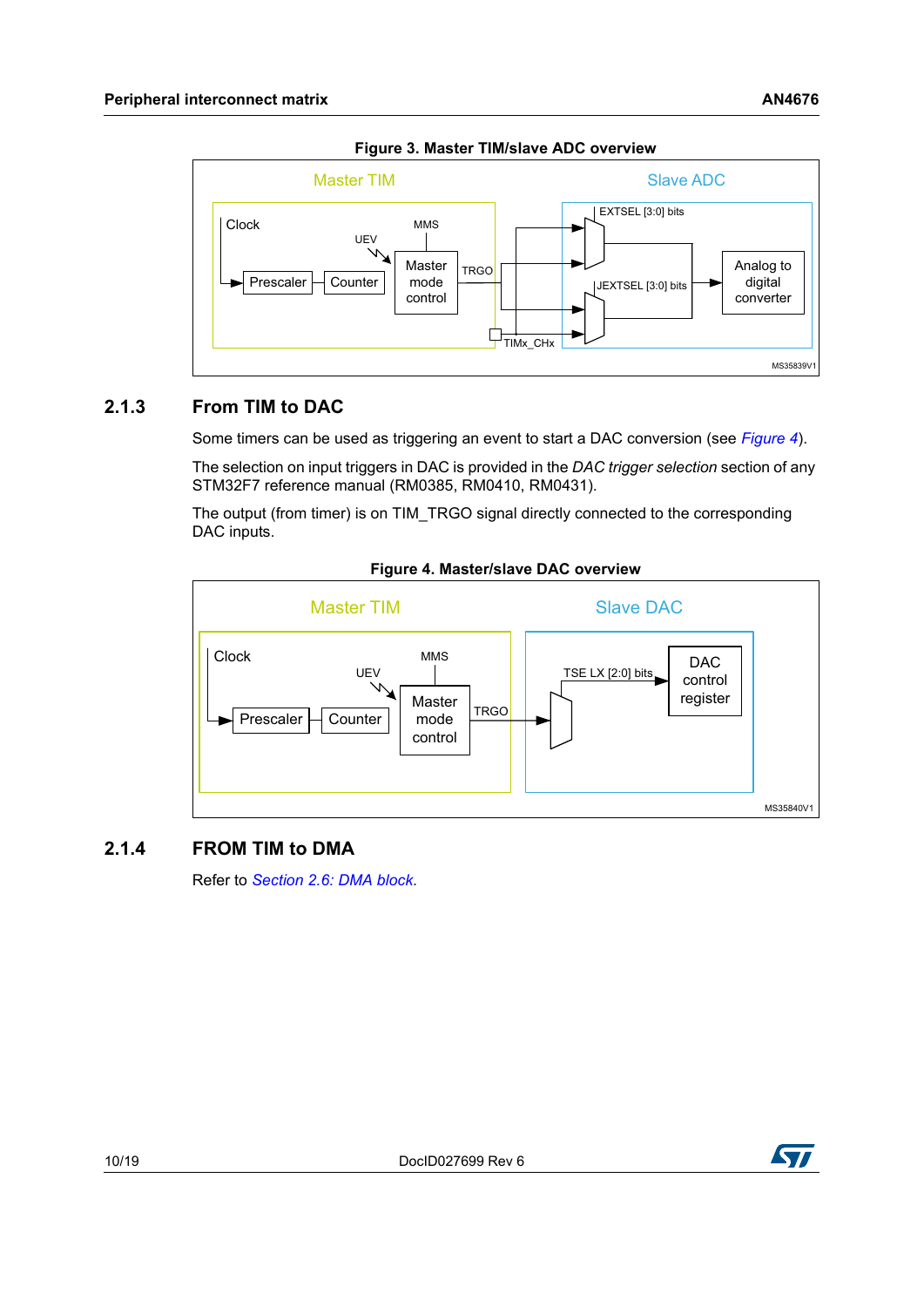# <span id="page-10-0"></span>**2.2 Analog block**

The analog block includes:

- The ADC block (three ADCs)
- The DAC block (two DACs)
- The temperature sensor block

### <span id="page-10-1"></span>**2.2.1 From ADC to ADC**

In the multi ADC mode, the start of conversion is triggered alternately or simultaneously by the ADC1 master to the ADC2 and ADC3 slaves depending on the mode selected by the MULITI [4:0] bits in the ADC\_CCR register.

For more details, refer to *multi ADC mode section* of any STM32F7 reference manual (RM0385, RM0410, RM0431).

### <span id="page-10-2"></span>**2.2.2 From the temperature sensor to ADC1**

The temperature sensor can be used to measure the ambient temperature (Ta) of the device.

The  $V<sub>BAT</sub>$  and temperature sensor are connected to the same ADC internal channel (ADC1\_IN18). Only one conversion, either the temperature sensor or  $V_{BAT}$ , must be selected at a time. When both conversion are enabled simultaneously, only the  $V_{BAT}$ conversion is performed.

*[Figure](#page-10-3) 5* shows the block diagram of the temperature sensor.

<span id="page-10-3"></span>



The *temperature sensor* section of any STM32F7 reference manual (RM0385, RM0410, RM0431) describes the connection between the sensor and the ADC as well as the procedure to read the converted value.

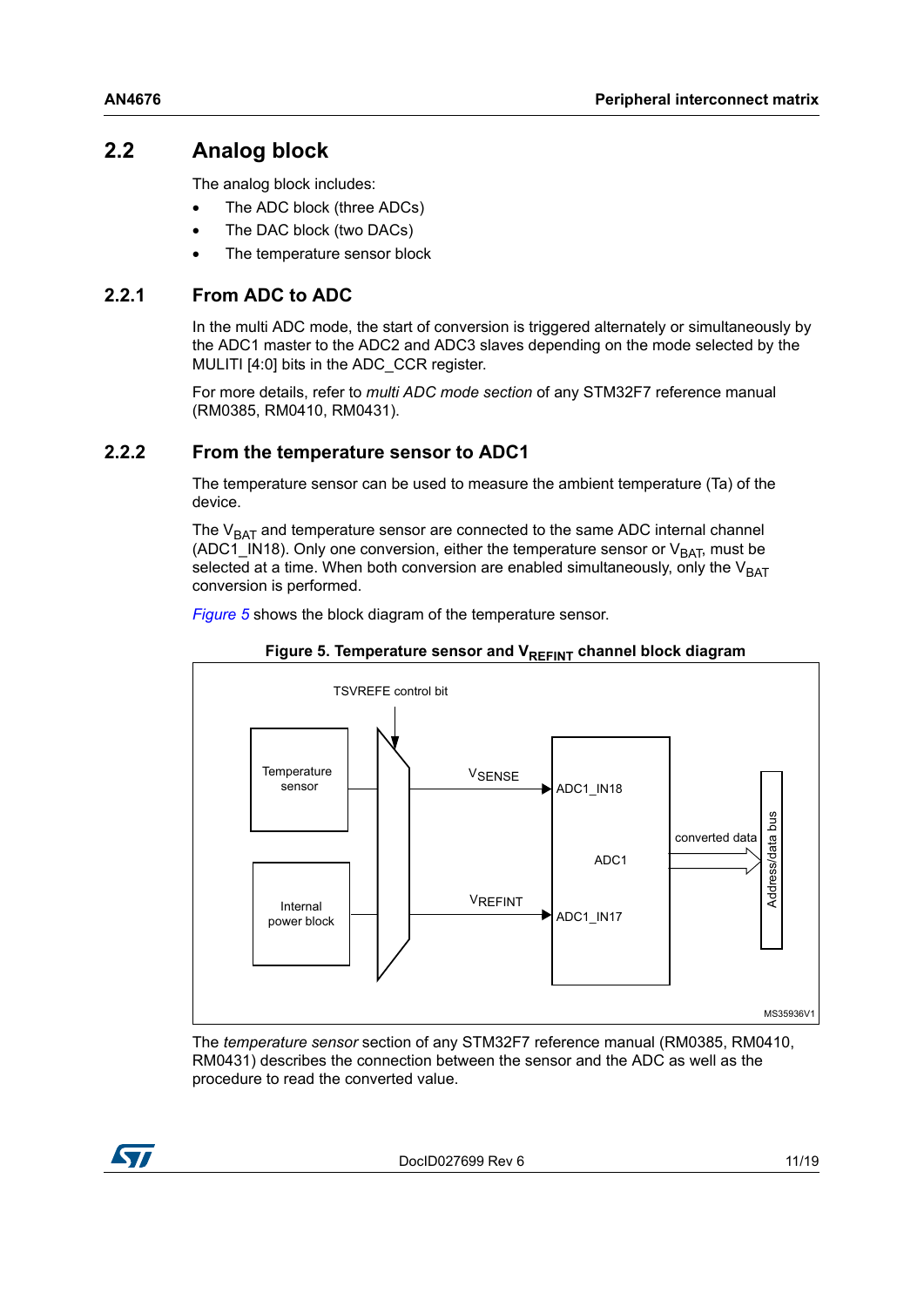## <span id="page-11-0"></span>**2.2.3 From the analog block to DMA**

Refer to *Section [2.6: DMA block](#page-13-2)*.

## <span id="page-11-1"></span>**2.3 Clock block**

System block includes:

- The LSE clock
- The LSI clock
- The clock security system (CSS)
- The real-time clock (RTC)

### <span id="page-11-2"></span>**2.3.1 From CSS to TIM**

The CSS can generate system errors in the form of timer break toward timers.

The purpose of the break function is to protect power switches driven by PWM signals generated by the timers.

The list of possible break sources is given in the *using the break function (TIM1/TIM8)* section of any STM32F7 reference manual (RM0385, RM0410, RM0431).

## <span id="page-11-3"></span>**2.3.2 From LSE, LSI,RTC to TIM**

The external clock (LSE), internal clock (LSI) and RTC wakeup interrupt can be used as input to general-purpose timer (TIM5 channel 4/TIM11 channel 1).

This feature is described in the following sections of any STM32F7 reference manual (RM0385, RM0410, RM0431):

- *Internal/external clock measurement using TIM5/TIM11*
- *TIM5 option register (TIM5\_OR)*
- *TIM11 option register (TIM11\_OR)*

# <span id="page-11-4"></span>**2.4 System block**

The system block includes:

- The internal reference voltage ( $V_{REFINT}$ )
- $V<sub>BAT</sub>$  supply voltage
- External interrupt/event controller (EXTI)

## <span id="page-11-5"></span>2.4.1 From V<sub>BAT</sub>, V<sub>REFINT</sub> to ADC

The V<sub>BAT</sub> pin is internally connected to a bridge divider (V<sub>BAT</sub>/4). It can be converted either as an injected or as a regular channel through ADC\_IN18 channel.

The  $V_{RFFINT}$  is connected to ADC\_IN17 channel.

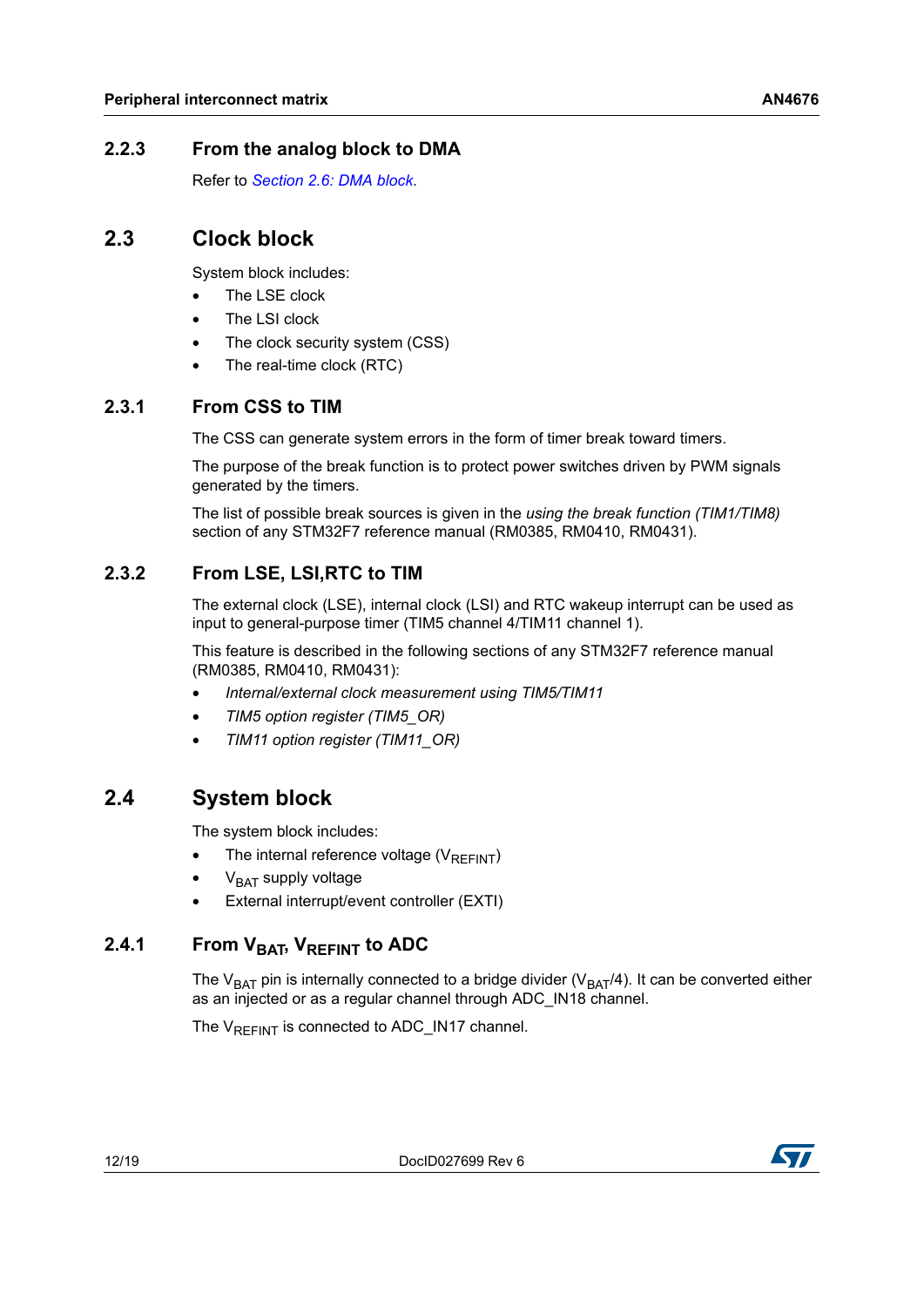This interconnection is explained in the following sections of any STM32F7 reference manual (RM0385, RM0410, RM0431):

- *Channel selection*
- *Battery charge monitoring*

#### <span id="page-12-0"></span>**2.4.2 From EXTI to the analog block**

EXTI can be used to generate an ADC trigger event or to start a DAC conversion.

The ADC synchronization is described in the *conversion on external trigger and trigger polarity* section of any STM32F7 reference manual (RM0385, RM0410, RM0431).

The selection of input triggers on DAC is provided in the *DAC trigger selection* section of any STM32F7 reference manual (RM0385, RM0410, RM0431).

## <span id="page-12-1"></span>**2.5 Communication interface block**

#### <span id="page-12-2"></span>**2.5.1 From SPDIFRX to TIM**

The SPDIFRX (SPDIFRX\_FRAME\_SYNC) is connected to TIM11\_CH1 to measure the clock drift of received SPDIFRX frames.

This interconnection is explained in the *TIM11 option register (TIM11\_OR)* section of any STM32F7 reference manual (RM0385, RM0410).

#### <span id="page-12-3"></span>**2.5.2 From USB block to TIM**

The USB block includes:

- USB on-the-go full-speed (OTG\_FS)
- USB on-the-go high-speed (OTG\_HS)

USB (OTG\_FS SOF) and USB (OTG HS SOF) can generate a trigger to a general-purpose timer (TIM2), as shown in *[Figure](#page-12-4) 6*.

<span id="page-12-4"></span>

**Figure 6. SOF connectivity**

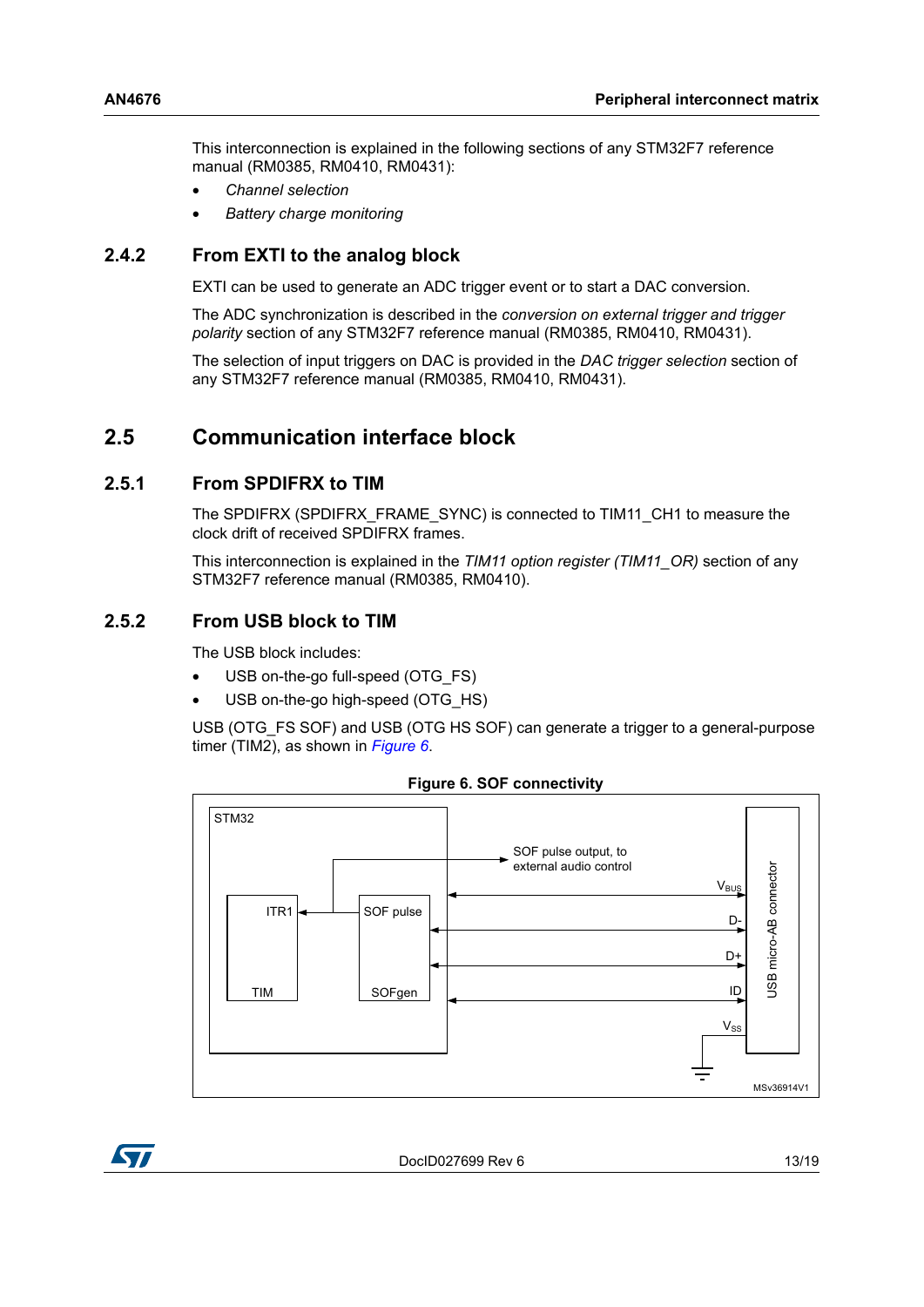The interconnection between USB and TIM2 is described in the *SOF trigger* section of RM0385 reference manual.

#### <span id="page-13-0"></span>**2.5.3 From ETH to TIM**

The MAC can generate a trigger to general-purpose timer (TIM2).

This PTP trigger signal is connected to the TIM2 ITR1 input selectable by software. The connection is enabled through ITR1\_RMP (bits 11 and 10) in the TIM2 option register (TIM2\_OR).



<span id="page-13-3"></span>

The interconnection between ETH and TIM2 is described in the *precision time protocol (IEEE 1588 PTP)* section of any STM32F7 reference manual (RM0385, RM0410).

#### <span id="page-13-1"></span>**2.5.4 From communication interfaces to DMA**

Refer to *Section [2.6: DMA block](#page-13-2)*.

# <span id="page-13-2"></span>**2.6 DMA block**

Each stream is associated with a DMA request that can be selected out of 8 possible channel requests. The selection is controlled by the CHSEL [2:0 bits] of the DMA\_SxCR register. The 8 requests from the peripherals (TIM, ADC, SPI, I2C, etc.) are independently connected to each channel and their connection depends on the product implementation.

This interconnection is explained in the following tables of any STM32F7 reference manual (RM0385, RM0410, RM0431):

- •*DMA1 request mapping*
- *DMA2 request mapping*

For more details on the DMA description, refer to *DMA general description* of any STM32F7 reference manual (RM0385, RM0410, RM0431).

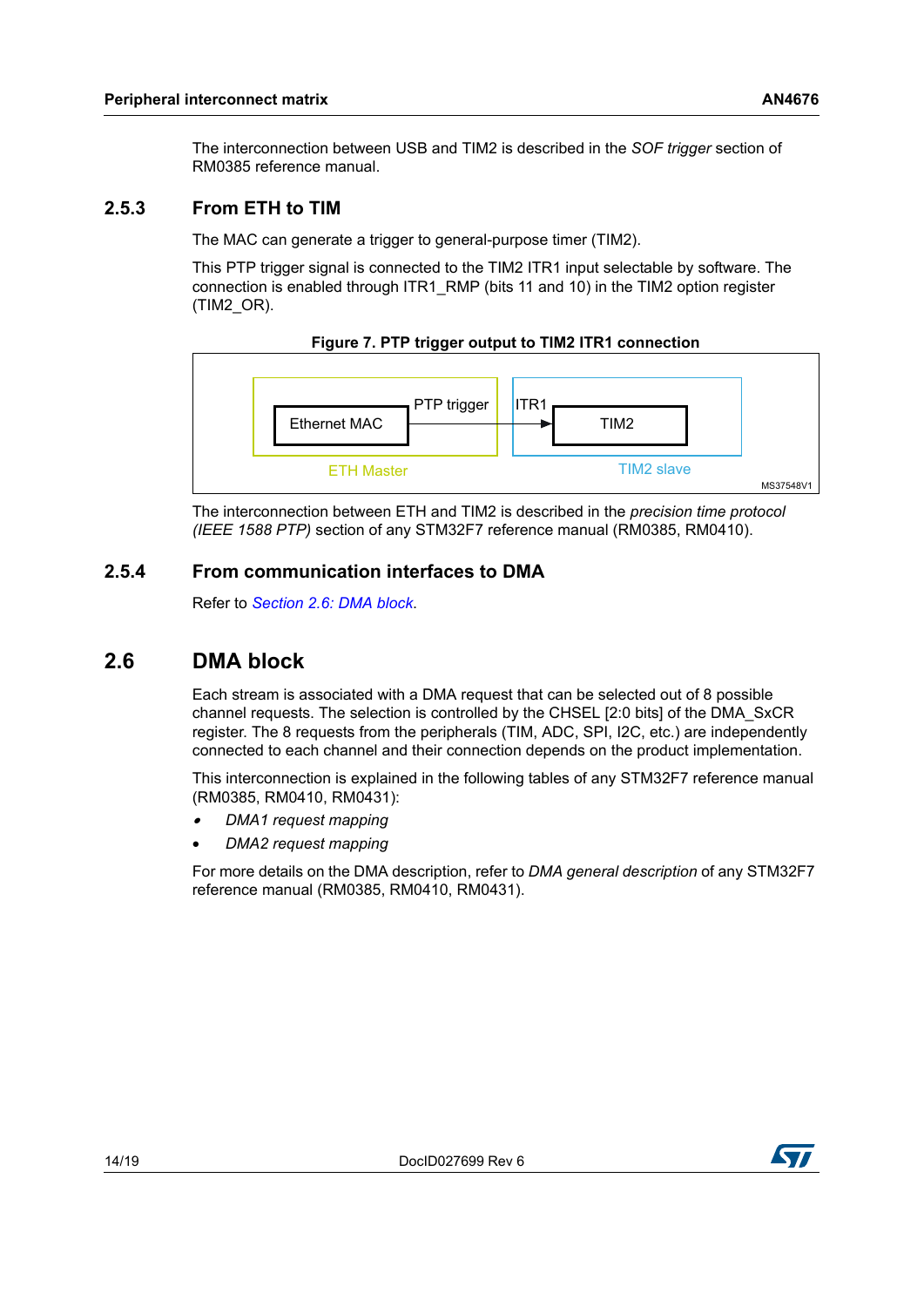# <span id="page-14-0"></span>**3 Application example**

This application example demonstrates how to use the peripheral interconnect matrix on the STM32F7 Series microcontrollers, how to set up ADC3 to start a single conversion at each TIM2 time overflow. At each end of conversion the DMA transfers the converted data from the ADC to the memory.

This application uses the STM32F7xx HAL API.

# <span id="page-14-1"></span>**3.1 Hardware description**

- TIM2 peripheral: used to generate an ADC trigger event
- ADC3 peripheral: used in Slave mode
- DMA2 peripheral: used to transmit data from the slave ADC3 to the memory

#### **Figure 8. Application overview**

<span id="page-14-2"></span>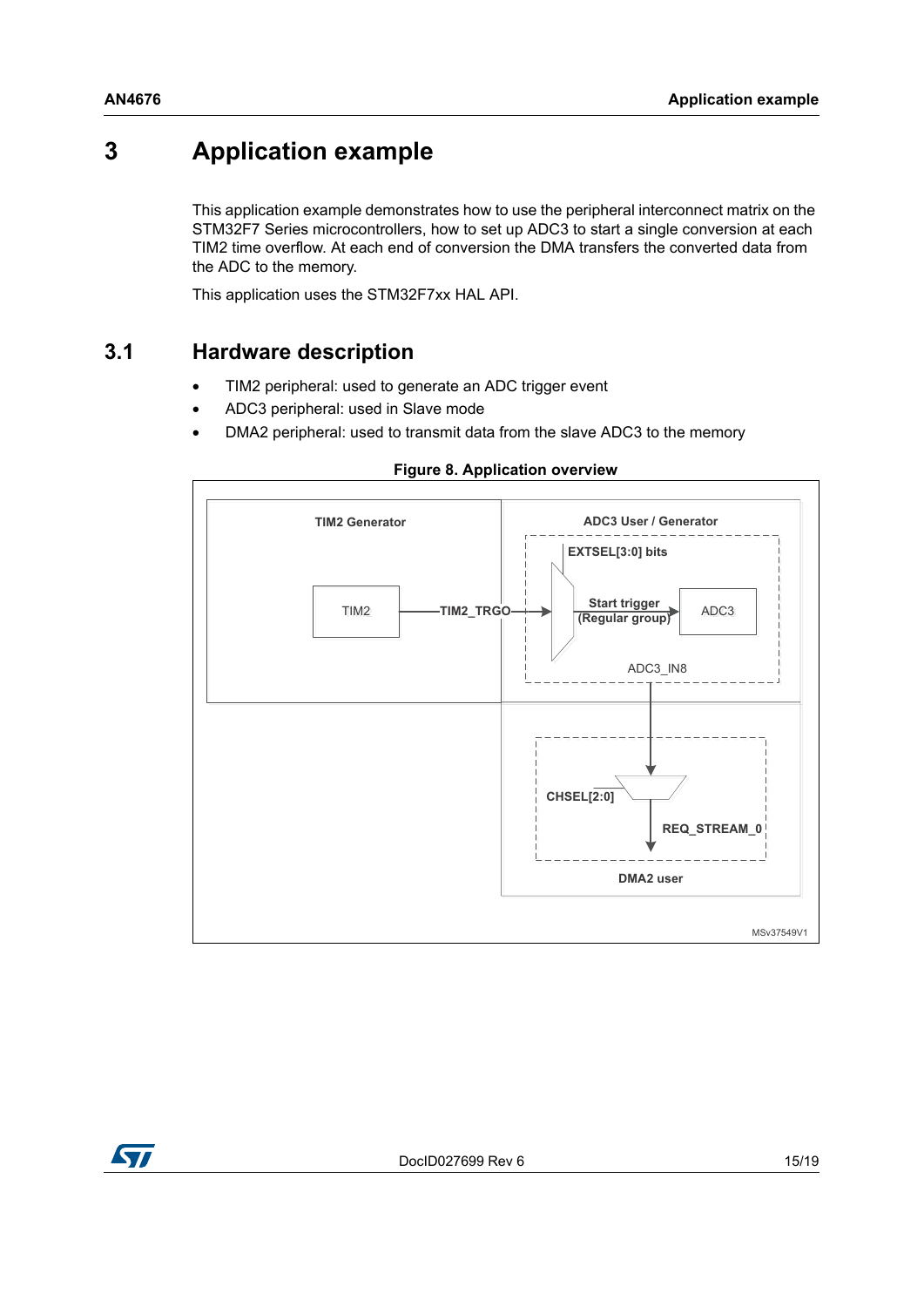# <span id="page-15-0"></span>**3.2 Software description**

The ADC3 is configured to start single conversions on the external trigger from TIM2. The output from TIM2 is on TIM2\_TRGO signal. Each time an end of conversion occurs, the DMA transfers in normal mode the converted data from ADC3 DR register to the destination variable (uhADCxConvertedValue).

/\* Enables ADC DMA request after last transfer (Single-ADC mode) and enables ADC peripheral\*/

HAL\_ADC\_Start\_DMA(&AdcHandle, (uint32\_t\*)&uhADCxConvertedValue, BUFFER\_SIZE);

In this example: system clock = 216 MHz, APB2 = 108 MHz and ADC clock = APB2/4.

As the ADC3 frequency is 27 MHz, the sampling time is set to 3 cycles and the conversion time for a 12-bit data is 12 cycles so the total conversion time is  $(12+3)/27=0.55$  µs.

*[Table](#page-15-1) 2* presents the peripheral interconnect configurations.

<span id="page-15-1"></span>

| <b>Interconnect</b>                            | Code example                                                                                                                                                                                                                   | <b>Comments</b>                                                                                                                                                                                          |
|------------------------------------------------|--------------------------------------------------------------------------------------------------------------------------------------------------------------------------------------------------------------------------------|----------------------------------------------------------------------------------------------------------------------------------------------------------------------------------------------------------|
| TIM2 TRGO<br>selection                         | sMasterConfig.MasterOutputTrigger = TIM TRGO UPDATE;<br>sMasterConfig.MasterSlaveMode =<br>TIM MASTERSLAVEMODE DISABLE;<br>HAL TIMEx MasterConfigSynchronization(&htim, &sMasterConfig);                                       | Configures the Master TIM<br>to generate a triggering<br>event<br>(TIM TRGO_UPDATE).                                                                                                                     |
| ADC <sub>3</sub><br>external<br>trigger source | AdcHandle.Init.ExternalTrigConv =<br>ADC EXTERNALTRIGCONV T2 TRGO<br>AdcHandle.Init.ExternalTrigConvEdge =<br>ADC EXTERNALTRIGCONVEDGE RISING;<br>AdcHandle.Init.DMAContinuousRequests = ENABLE;<br>HAL ADC Init(&AdcHandle) : | The TIM2 TRGO event<br>triggers conversion for<br>regular group with rising<br>edge.<br>Since converted regular<br>channel values are stored<br>into a unique data register,<br>the DMA mode is enabled. |
| DMA handle                                     | HAL LINKDMA(hadc, DMA Handle, hdma adc);                                                                                                                                                                                       | Associate the initialized<br>DMA handle to the ADC<br>handle.                                                                                                                                            |

#### **Table 2. Peripheral interconnect configuration details**

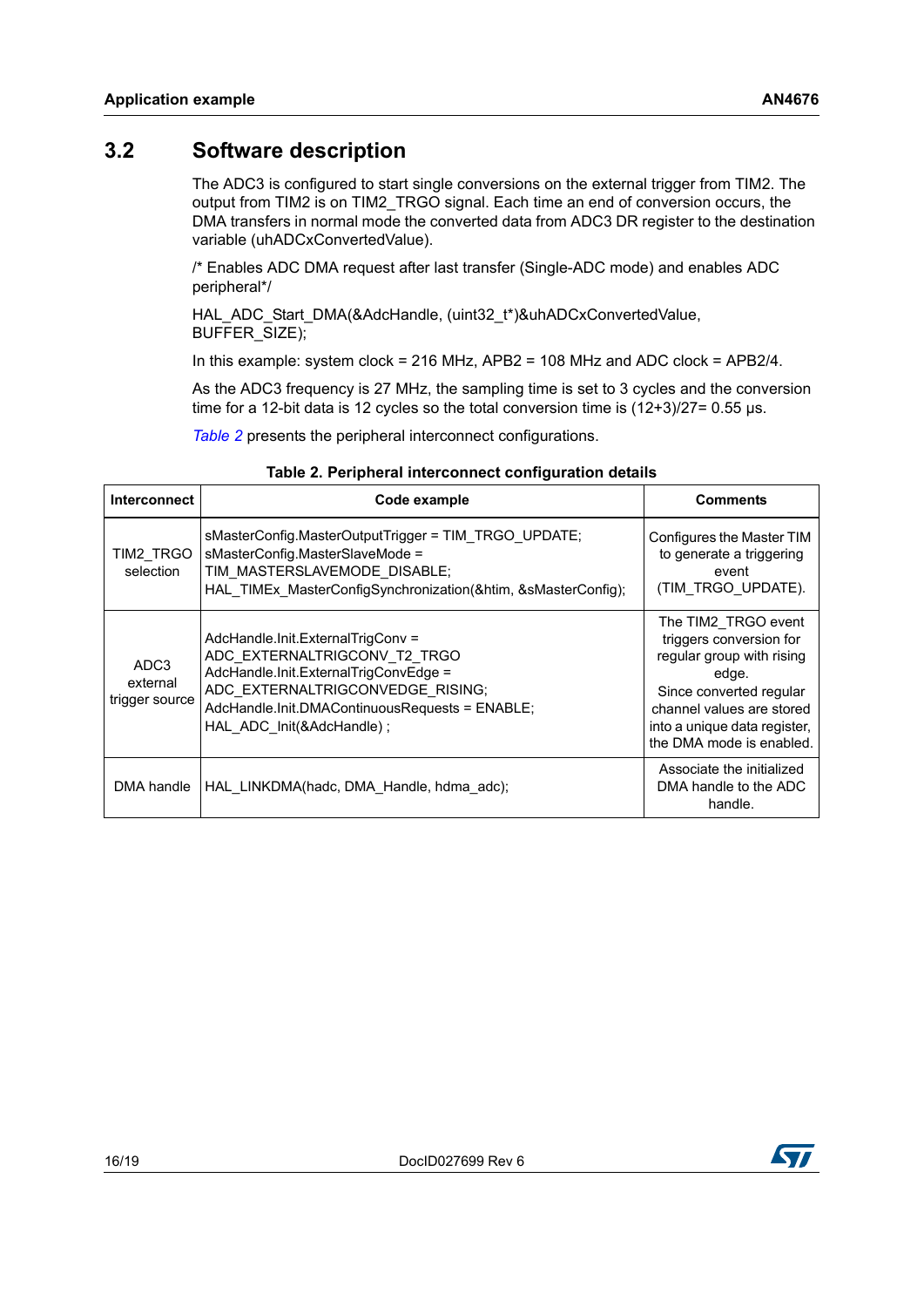# <span id="page-16-0"></span>**4 Conclusion**

This application note describes the peripheral interconnection features integrated into the STM32F7 Series that optimize the trade-off between the power efficiency and the high performance.

It also gives a description of a basic example of an autonomous communication between TIM2, ADC3 and DMA2 that can be used as a starting point to develop your own application.

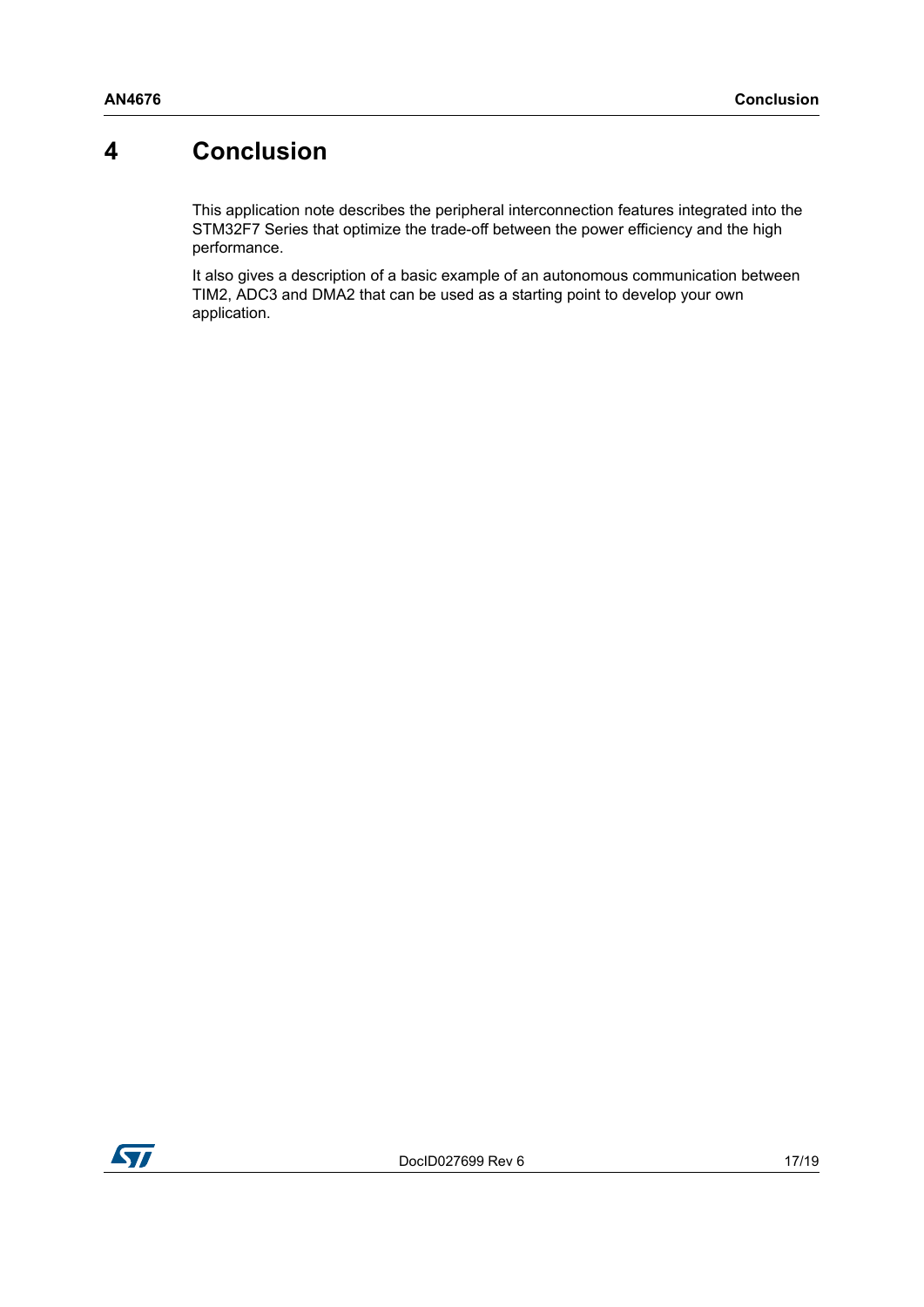# <span id="page-17-0"></span>**5 Revision history**

<span id="page-17-1"></span>

| Date        | <b>Revision</b> | Changes                                                                                                                                                                                                                                                                                                                                                                                            |
|-------------|-----------------|----------------------------------------------------------------------------------------------------------------------------------------------------------------------------------------------------------------------------------------------------------------------------------------------------------------------------------------------------------------------------------------------------|
| 30-Apr-2015 | 1               | Initial release.                                                                                                                                                                                                                                                                                                                                                                                   |
| 18-May-2015 | 2               | Scope of the document changed from ST Restricted to public.                                                                                                                                                                                                                                                                                                                                        |
| 02-Jun-2015 | 3               | Updated Section 3.2: Software description modifying the system<br>clock at 216 MHz and APB2 at 108 MHz.                                                                                                                                                                                                                                                                                            |
| 31-Mar-2016 | 4               | Updated cover page adding a reference to the RM0410 reference<br>manual.                                                                                                                                                                                                                                                                                                                           |
| 10-May-2016 | 5               | Updated TIM3 inputs in Figure 1: STM32F7 Series peripheral<br>interconnection overview.                                                                                                                                                                                                                                                                                                            |
| 03-Feb-2017 | 6               | Updated cover adding RM0431 reference.<br>Updated Section 1: Module overview adding notes below Figure 1:<br>STM32F7 Series peripheral interconnection overview.<br>Updated Table 1: STM32F7 Series peripheral interconnect matrix<br>adding note 1 for the STM32F72xxx/73xxx devices.<br>Updated the whole document with a reference to any STM32F7<br>reference manual (RM0385, RM0410, RM0431). |

#### **Table 3. Document revision history**